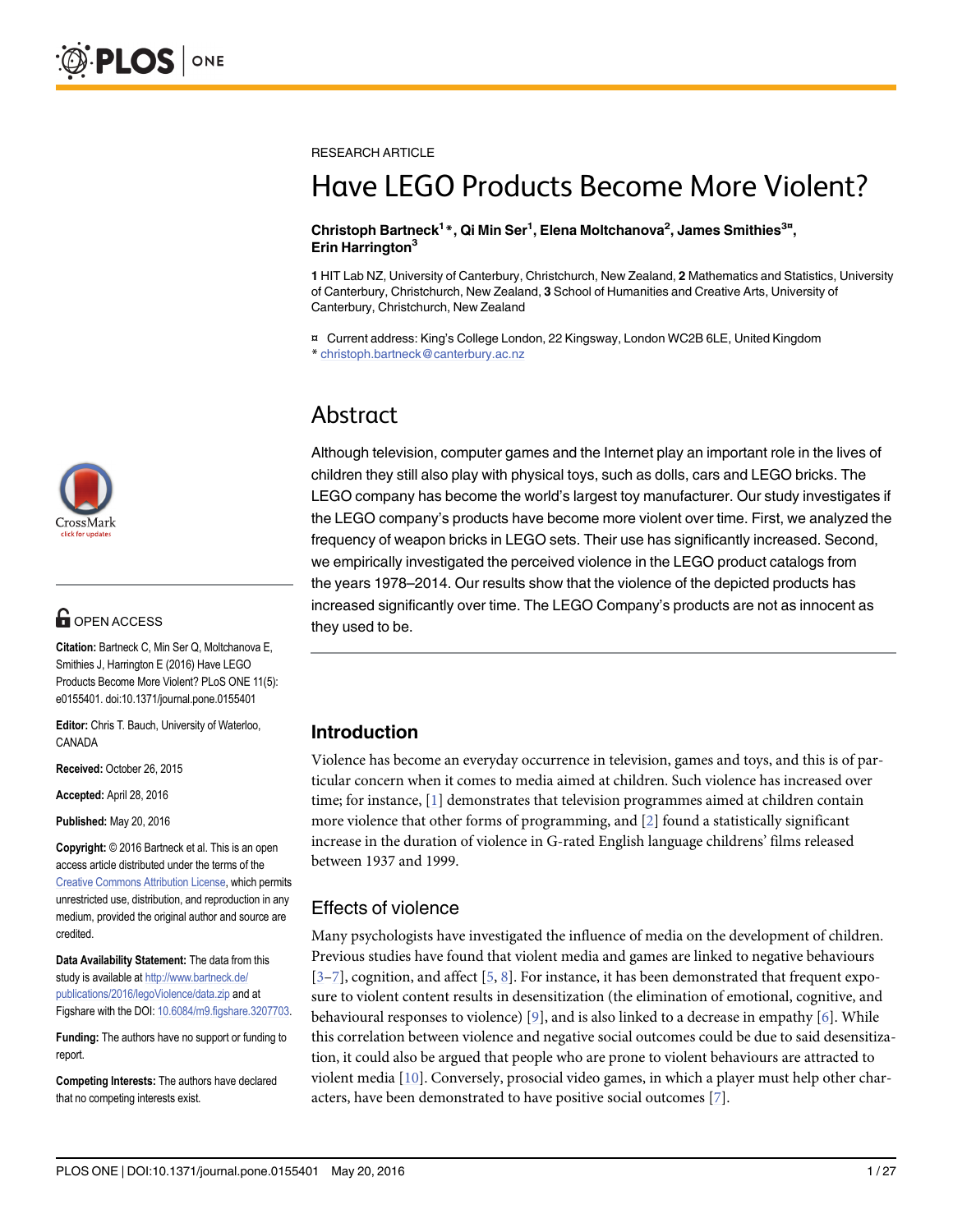<span id="page-1-0"></span>That said, some studies contradict these findings; for instance, a recent study by  $[11]$  $[11]$  suggests that there is little to no correlation between violent media and aggressive behaviours. These contradictary study results could be due to ambiguous definitions or poorly designed research  $[11, 12]$  $[11, 12]$  $[11, 12]$  $[11, 12]$  $[11, 12]$ . So, while this is a much-studied area, these discrepancies suggest that we do not yet have a clear understanding of the effects of violent media content upon children's development.

#### Definition and measurement of violence

Although violence is widespread in contemporary society, researchers struggle to accurately define or measure it. Many broad definitions exist, such as that of the American Psychological Association (2015), which defines violence in terms of extreme aggression, citing examples such as assault, rape or murder [\[13\]](#page-25-0). Despite this, they do not provide a detailed coding scheme on how to quantify the intensity of violent acts.

Several coding schemes are available to assess the violent behaviour of children [[14](#page-25-0)]. Such measurements are often used to investigate the relationship between exposure to violent media and aggressive behaviour  $[15]$ . Violence ratings for video games and movies, such those supplied by the US-based Entertainment Software Rating Board (ESRB), are usually decided by a panel of parents, who discuss the content of the material submitted before rating it [\[16,](#page-25-0) [17\]](#page-25-0); the same is the case for the ratings assigned to films in the United States by the Motion Picture Association of America (MPAA). Although this method avoids the need for a robust violence coding definition, it is less than useful as a protective mechanism due to increasing levels of violence in the wider media and entertainment industries, and the potential resultant desensitization of the raters themselves. For example, the iconic first person shooter "Doom", which was released in 1993 and is considered by many to be the archetype of modern 3D shooting games, was put on the index by the Federal Department for Media Harmful to Young Persons in Germany, which meant it could not be advertised, and only sold to adults. However, in 2011 the game and its sequel were removed from the index based on a request from its makers. Cultural values had clearly shifted to the point where the game was no longer considered harmful, indicating an adjustment in the assessment of video game violence.

Many studies that conduct media and game violence correlational studies use a quantitative approach by simply counting the number of violent acts performed  $[18]$ , although some entirely omit the method used to classify violence, possibly distinguishing violent material using their gut feelings or by using extreme cases of violence against non-violence  $[3, 4, 19]$  $[3, 4, 19]$  $[3, 4, 19]$  $[3, 4, 19]$  $[3, 4, 19]$  $[3, 4, 19]$  $[3, 4, 19]$ .

Content analysis is often used to analyze the violence in television shows. In this widelyused method, the research defines a list of violent acts that the coders then count during the television show [\[20\]](#page-25-0). Content analysis thereby focuses on the quantity of violent acts, but is unable to make any statements about the intensity of the violence. While this makes the study much easier to conduct, it also results in a trade-off in validity. A study conducted by [\[21\]](#page-25-0) found that the nature, degree, and amplitude of a particular violent act are just as important as the number of times it is committed, thus invalidating, or at least rendereding less helpful, most previous quantitative violence studies.

#### Toy violence and child development

In an increasingly technological world, many violence studies are conducted in the field of media and video games. However, even children in the digital age are usually exposed not only to TV and video games, but to a mixture of digital and non-digital toys such as trains, Barbie dolls, and LEGO bricks.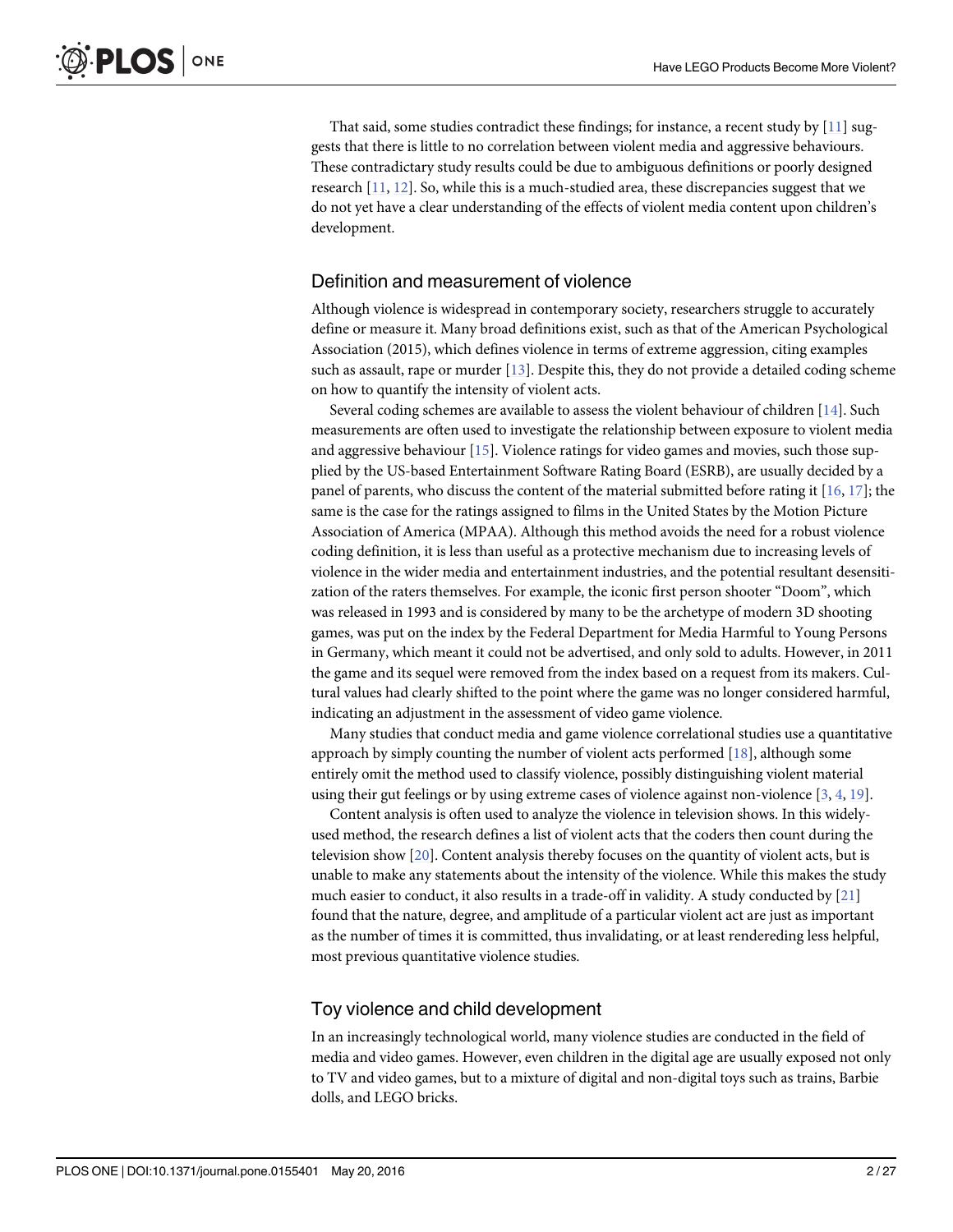<span id="page-2-0"></span>Studies relating to the use of toy guns by children indicate how complicated the issues surrounding violent toys and childhood development are. In a study conducted by  $[22]$  $[22]$ , it was found that toy guns correlated with a higher rate of antisocial behaviour in children as compared to nonviolent toys. This result backs up previous research findings by Carlsson-Paige and Levin, Frazier et al., and Silva (as cited in [[8](#page-24-0)]) that violent toys are detrimental to children's healthy development. Pediatricians also advise against buying toys that promote violence for children as the toys provided by parents represent important values [\[23\]](#page-25-0). On the other hand, toy guns are used in play therapy by professional therapists [[24](#page-25-0)], as it was found that playful aggression is highly beneficial for child development  $[25]$  $[25]$  $[25]$ . One possible reason for the stark contrast in findings could be the distinct differences between serious aggressive behaviour and playful aggressive behaviour [\[25\]](#page-25-0). The intention to harm is found to be the major factor distinguishing serious aggression from playful aggression [\[25\]](#page-25-0). Supervision is a crucial component when allowing playful aggressive behaviour, as reinforcement should be given to ensure developmentally appropriate play [\[25\]](#page-25-0).

Although the aforementioned studies assess the effects of toy violence in child development, there is little research studying how violent the toys themselves have become; that is, how the toys' design might connote, encourage or depict violence, aggression or anti-social behaviour. This study is based on a supposition that media violence might influence the development of non-digital toys as well as digital toys like video games, resulting in greater amounts of violence in toys as a whole. By ignoring the complex relationships between digital and non-digital toys, researchers miss a crucial component in the imaginative lives of children.

This study aims to help fill this gap in the literature of toy violence by analysing LEGO products. The LEGO company has become the world's largest toy company [[26](#page-25-0)], and it produced more than 60 billion bricks in 2014 alone. LEGO products are sold in more than 140 countries, making it one of the most widely available toys in the world. LEGO bricks have even become a transmedia phenomenon [[27](#page-25-0)] that has, at times, a cult-like status amongst its fans [[28](#page-25-0)]. LEGO bricks, first patented in 1958, have also enjoyed a continuous production run, making them one of the few products that have been sold continuously for more than half a century. LEGO products therefore allow us to analyze the toy market from a historical perspective, complementing other studies including one that suggested the faces of LEGO Minifigures have become increasingly diverse and aggressive over time [[29](#page-25-0)]. This study addresses gaps left by previous research in related areas. For instance, Oppel conducted a product analysis of toy guns and their use from a design perspective  $[30]$ . He discovered that an increasing number of LEGO and Playmobile sets have guns (see page 60) but it is not clear how the weapons were counted. The study only considered the sets from 1990–2013, thus limiting its scope.

This study explores a similar set of questions in relation to LEGO sets. The design of the core LEGO brick itself has remained largely unchanged, but the models released by LEGO, including their specialist pre-formed bricks and playsets, have changed and developed over time. Certain sets certainly seem to have increasingly aggressive themes, such as set 44001 "Pyrox" (see [Fig 1\)](#page-3-0), from LEGO's Hero Factory range, which is described as a 'battle-ready fire minotaur'. Products and play sets like these seem to have become more frequent in recent years, particularly in comparison to LEGO's products from the 1970s.

#### Research questions

In light of this anecdotal evidence, we were interested in exactly how violent LEGO products have become. To answer this question we conducted two studies. First, we investigated the weapon bricks produced over time. More specifically, we analyzed changes to the proportion of LEGO bricks that are weapons and the proportion of LEGO sets that contain weapons,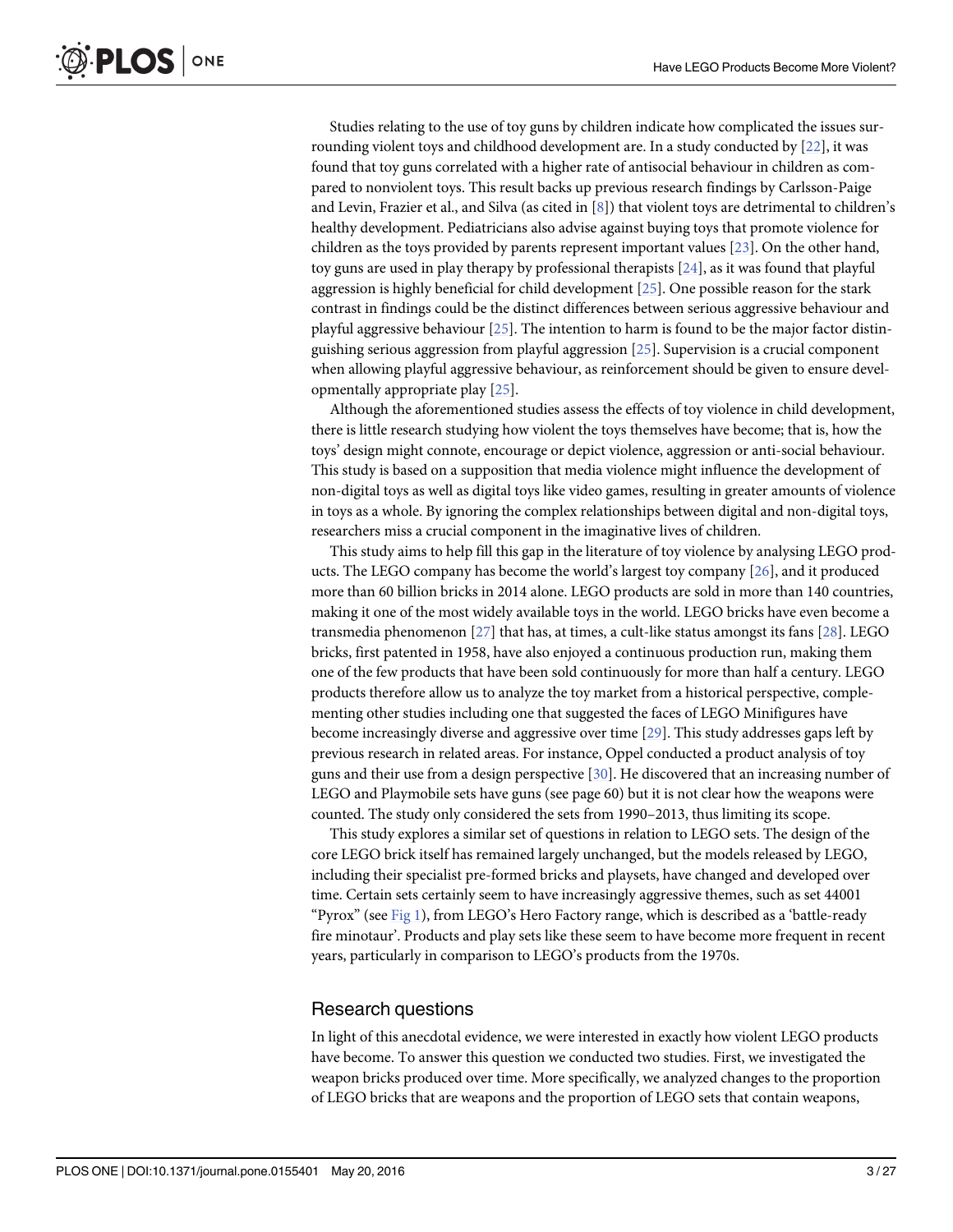<span id="page-3-0"></span>

[Fig 1. L](#page-2-0)EGO set 44001 Pyrox (Removed from this Manuscript due to licensing restrictions of PLOS One. Image available at: [http://www.bartneck.de/publications/2016/legoViolence/44001.jpg.](http://www.bartneck.de/publications/2016/legoViolence/44001.jpg)

along with the number of new weapon bricks introduced each year. Second, we investigated how the perceived violence of LEGO products has changed over time.

We would like to point out that our study does not aim to investigate the effects the depiction (direct, implied, or potential) of violence in LEGO products has on children. Although such a study would be desirable it presupposes that we have a clear understanding of how violent LEGO products are in the first place. Our study focuses on this first step: understanding how violent LEGO products are, and if this has changed over time.

# LEGO Weapon Bricks

It is reasonable to assume that the inclusion of weapon bricks, such as swords, guns, and cannons in LEGO sets indicates a degree of violence (direct, implied, or potential). That said, there are two limitations to basing a method on this assumption. First, not every weapon brick in a set may be used in the model for this purpose. Second, there are bricks that are not designed to be specifically used as weapons, but that may be used as such in the model. Moreover, multiple non-weapon bricks can be assembled to represent a weapon. The Star Wars Death Star, for example, is certainly a weapon, but it consists of many non-weapon bricks. By our definition, the Death Star itself would not be considered a weapon brick.

We used the LEGO set inventory lists from BrickLink.com as the basis for this analysis. BrickLink.com is the world's largest online marketplace for after-market LEGO trading. Their database of LEGO parts and sets, though imperfect, is the most complete and up-to-date data source that is publicly available. We used BrickLink.com's part category of "Minifig, Weapon" as the definition of a weapon brick. We checked all 155 parts in this category and all of them were weapon or weapon related. Although imperfect, this seems to be the best approximation for a definition for a weapon brick. Our definition of weapon brick is likely to underestimate the available weapons since it does not include all weapons, such as those available in the highly weaponized Bionicle theme.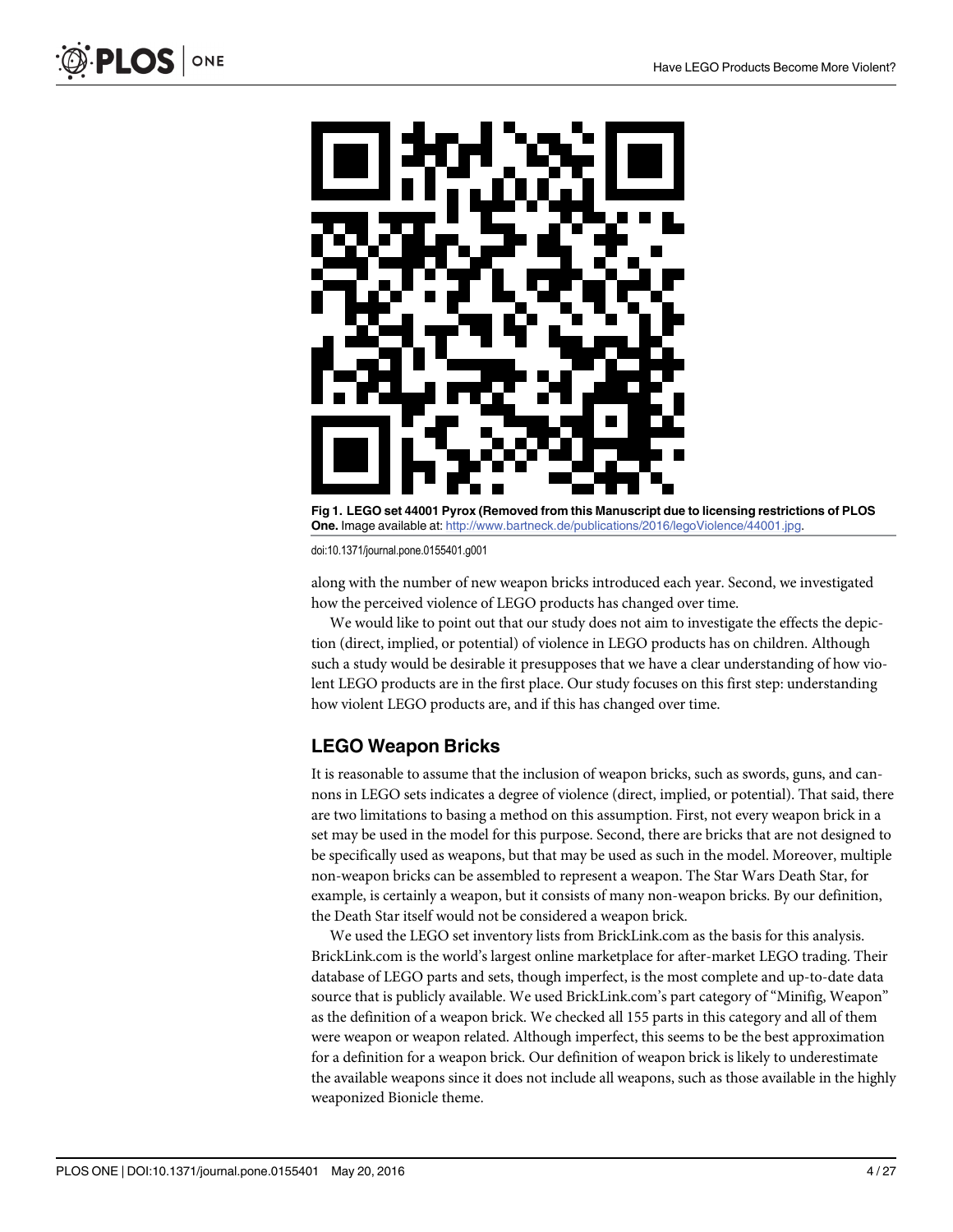### <span id="page-4-0"></span>Data Processing

The data from BrickLink.com contains the exact inventory of every brick in every set the LEGO company released since 1949. The data for the year 2015 is still incomplete since not all sets scheduled for this year have yet been released. It is also important to note that the Brick-Link.com database records only the release of a set and not the period over which the set was sold. The Death Star (set 10188) was released in 2008 and is recorded as such in the BrickLink. com database. However, it has been sold continuously since then and is possibly the longest selling set so far, given that most sets are not typically sold longer than two years. Another important consideration is that our analysis does distinguish between shapes and colors of individual weapon bricks. Although the BrickLink.com database only gives a single identification number to a part, we consider a brick in different colors to be a different weapon brick. A brown tube possibly represents a stick while a grey tube of the exact same design could represent a metal rod. While an attack with both would be painful, a metal rod could certainly be interpreted as more dangerous.

#### **Measurements**

The number of sets released per year and the number of bricks in every set varies considerably across time. The number of sets released each year, for example, has increased dramatically. In the year 1970, 35 different sets were released. This number grew to 419 sets in 2010. It is therefore necessary to count not only the number of sets that contain weapon bricks, but to contextualise this number with regards to the total number of sets released in that year.

The same holds true for the raw number of weapon bricks per year, which have to be considered in proportion to the total number of bricks of that year. The latter is defined as all the bricks in all the sets of a given year, including duplicates. A certain set might contain three times the same brick. This will add a count of three to the total number of bricks of that year. We define the measurements as:

- The *count of weapons* is the count of new weapon bricks designs released per year. This measure does not take colour variations into account.
- The proportion of weaponed sets is the count of all sets that contain at least one weapon brick in a given year divided by the total number of sets in that year.
- The proportion of weapon bricks is the count of all weapon bricks in all sets of a given year divided by the total count of all bricks in all sets of that year.

#### **Results**

A generalized linear model (GLM) from a Poisson family was fitted to analyze the possible temporal trend in the count of weapons (M1), and a linear model was fitted to analyse the possible temporal trend in the proportion of weapon bricks (M2) and the proportion of weapon sets (M3) released in each respective year. Due to the nature of the variable and the need to satisfy the linear model assumptions, the *logit* transformation was used on the response, and the interpretation of the trends for the models M2 and M3 are thus in terms of odds rather than proportions. Year of release was the only covariate in the model. The models were fitted within a Bayesian paradigm [[31](#page-25-0)] using WinBUGS software [[32](#page-25-0)] and R software [[33](#page-25-0)], including the package R2WinBUGS [\[34\]](#page-25-0). Non-informative Gaussian priors with mean 0 and variance  $100^2$ were used for the regression coefficients, 10000 iterations were run after a 5000 iterations'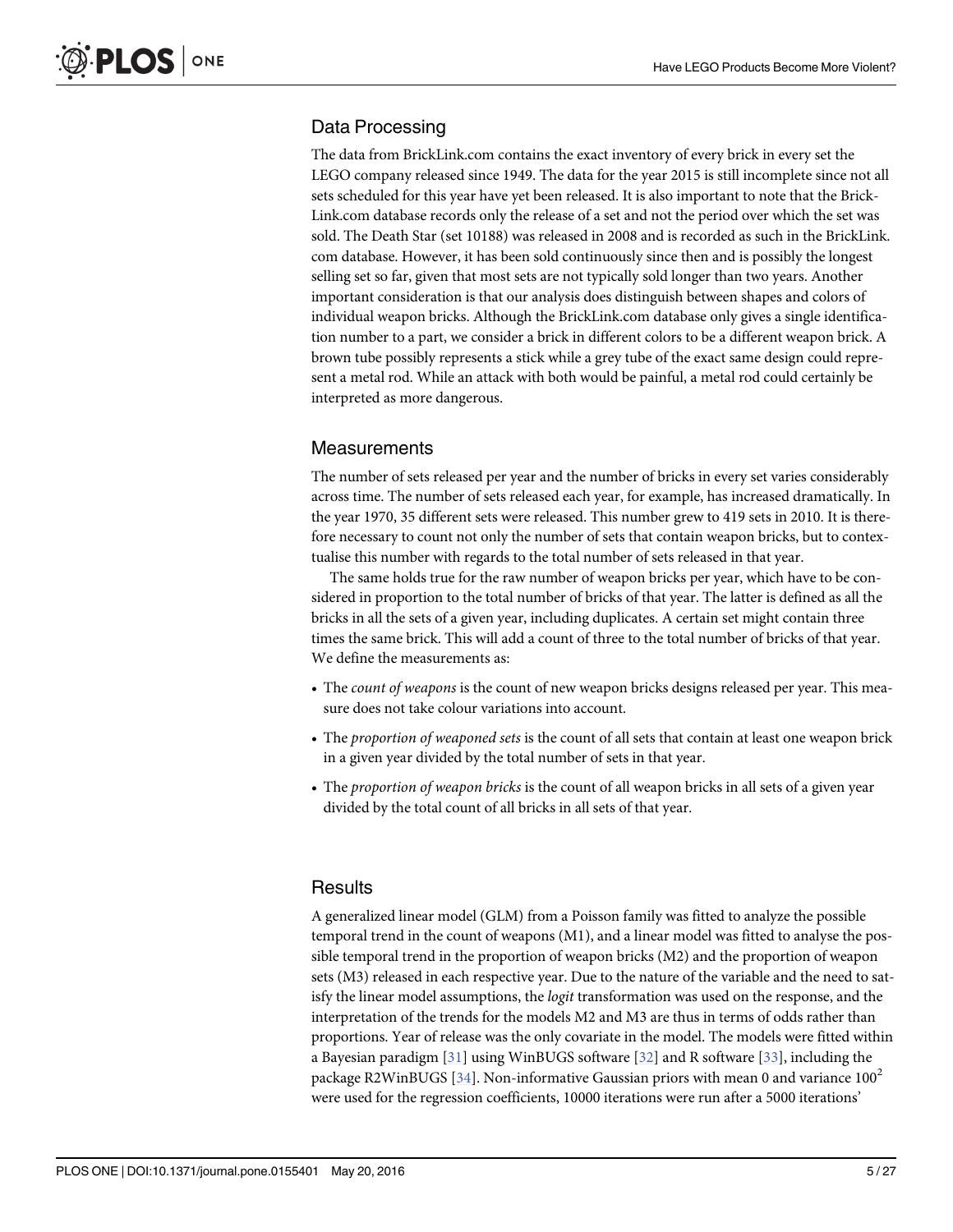<span id="page-5-0"></span>

| Table 1. Estimated trends in the count of weapons, proportion of weapon bricks and sets in LEGO by year of release. |                            |                                           |                                                  |                |  |  |
|---------------------------------------------------------------------------------------------------------------------|----------------------------|-------------------------------------------|--------------------------------------------------|----------------|--|--|
|                                                                                                                     | <b>Response Variable Y</b> | <b>Model Likelihood</b>                   | Posterior mean estimate for $(exp(b) - 1)*100\%$ | 95% CI         |  |  |
| M1                                                                                                                  | weapon count               | $Y \sim$ Poisson(exp(a + bt))             | 10.8                                             | (8.5, 13.5)    |  |  |
| M <sub>2</sub>                                                                                                      | proportion of w. bricks    | $log(\frac{y}{1-y} \sim N(a + bt, \tau))$ | 5.7                                              | $(3.1 - 8.4)$  |  |  |
| MЗ                                                                                                                  | proportion of w.sets       | $log(\frac{Y}{1-Y} \sim N(a + bt, \tau))$ | 7.6                                              | $(5.6 - 10.1)$ |  |  |
|                                                                                                                     |                            |                                           |                                                  |                |  |  |

burn-in and the convergence was assessed by visual inspection. The model details and the trend estimated and credible intervals (CI) are shown in Table 1.

For the weapons count, a strong positive annual trend of an average 10.8% was found (95% CI: 8.5–13.5%).

Next we investigated the temporal dynamics of the proportion of weapon bricks and weapon sets. The two were strongly correlated ( $r^2$  = 0.78) as shown in Fig 2. The odds of a



doi:10.1371/journal.pone.0155401.g002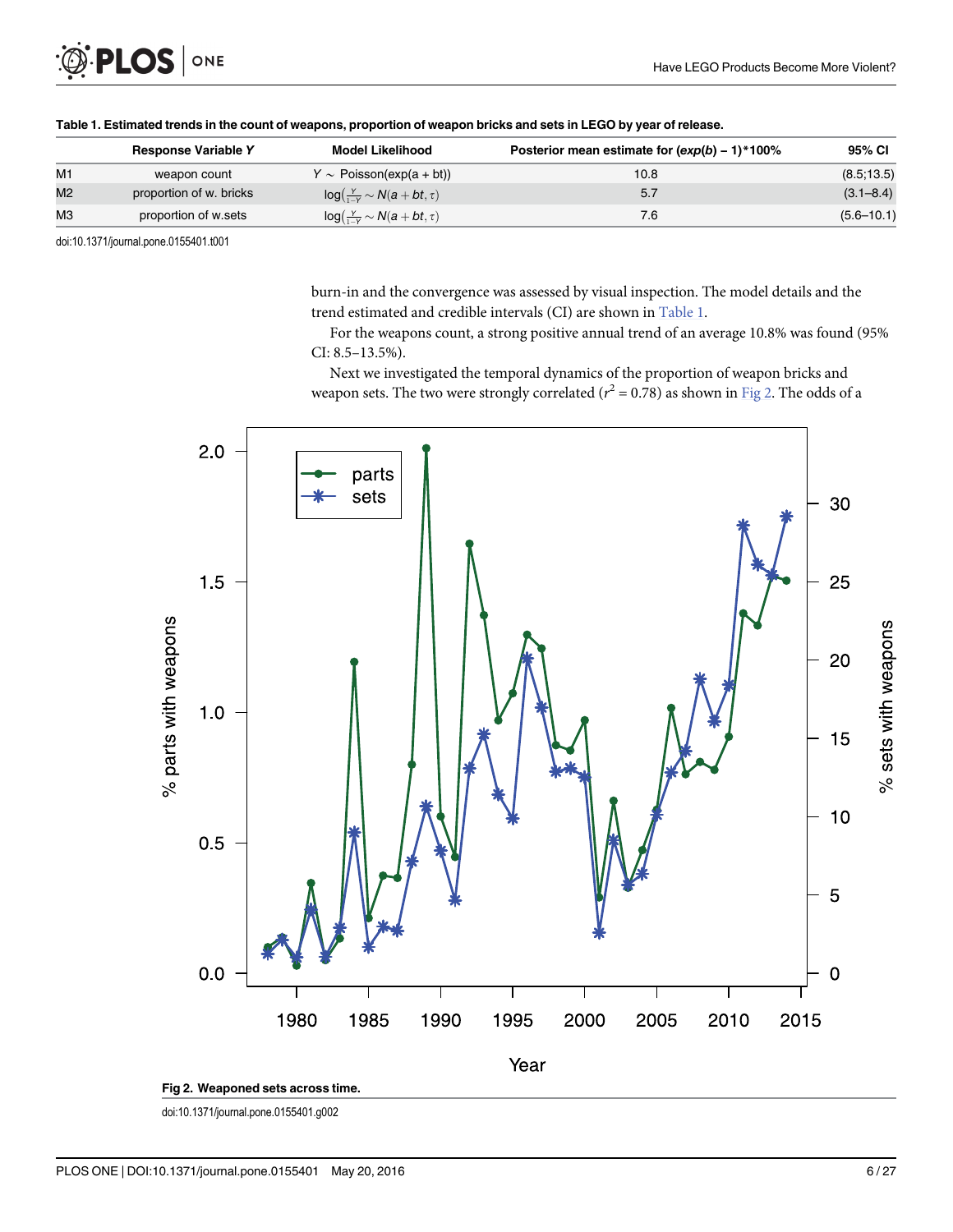brick or a set having weapons increased annually by an average of 5.7% (95% CI: 3.1–8.4%) and 7.6%(95% CI: 5.6–10.1%) respectively. However, the dynamic is not monotonic: the proportion of weaponed sets increased steadily for the first twenty years and dropped below 5% in 2001 before climbing back up to nearly 30% in 2014 ([Fig 2\)](#page-5-0).

#### **Discussion**

The first weapon bricks—a sword, a halberd, and a lance—were released in the year 1978. We will therefore focus our analysis on the years 1978–2014. Fig 3 shows the count of weapons across time.

Weapon bricks are largely associated with themed LEGO sets. The first weapon bricks, described above, were part of the Castle theme. In 1989 the Pirates theme, which included handguns and cannons, was introduced. This also resulted in a spike in the proportion of weapon bricks. 1995 showed another spike. This is associated with the introduction of the



doi:10.1371/journal.pone.0155401.g003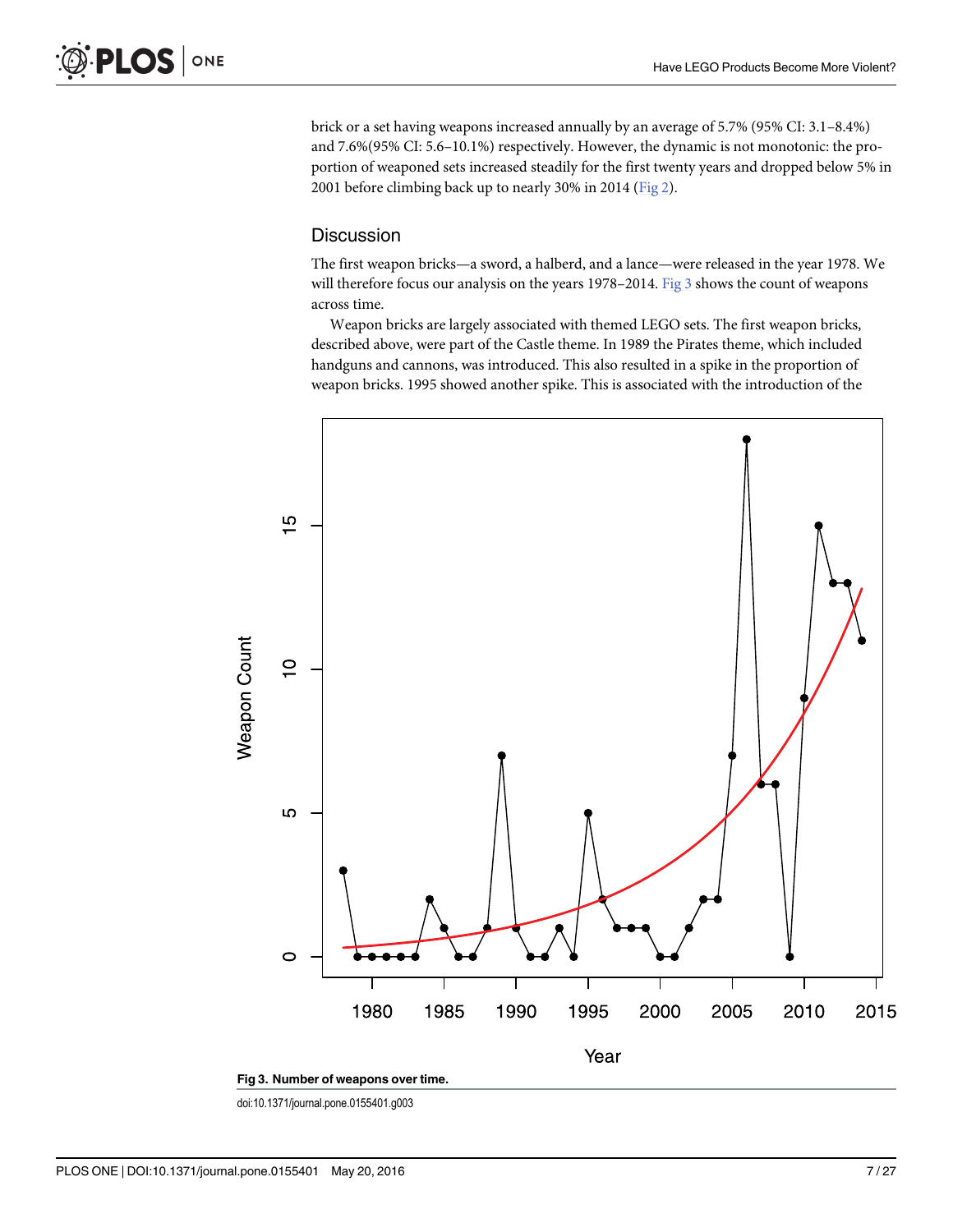<span id="page-7-0"></span>Aquazone themes, which contain harpoons and knives. In the years 2005 and 2006, many new weapon bricks associated to the Bionicle theme were released.

While the release of the Star Wars theme in 1999 only introduced one new weapon brick, the light saber, more weapons followed in 2007 in the shape of rifles and blasters. The Star Wars theme started a trend of licensed LEGO franchise products [\[35\]](#page-25-0), but this did not appear to cause many changes in the trends of proportion of weapon bricks or proportion of weaponed sets. The increase in violence due to the Star Wars theme might have initially been offset by the discontinuation of several highly-weaponed themes such as Insectoids, UFO, and Rock Raiders [\[35](#page-25-0)]. The launch of the themes based on the Lord of the Rings films sparked a new series of weapon bricks in 2012 and the following years.

There has been a significant increase in the proportion of weaponed sets and the proportion of weapon bricks across time. Today nearly 30% of LEGO sets contain at least one weapon brick, and this number does not even include weapons that consist of an assembly of nonweapon bricks.

The year 2001 seems to be a turning point in several respects. There were no new weapon bricks introduced and the proportion of weaponed sets fell below five percent. This dip could be related to the financial problems the LEGO Group encountered, which resulted in the retrenchment of an estimated 1000 employees [[36](#page-25-0)]. These dramatic changes might have led to a stagnation in the number of new bricks and sets being created. It may have also relatde to the revision in the company's mission to be more children-oriented [[37\]](#page-26-0), which might have resulted in the release of more children-friendly.

#### Perceived violence of LEGO products

The LEGO company has released more than 12,000 sets since 1949. It seems unpractical to attempt to analyze all these sets individually. Instead we decided to use the LEGO product catalog that the company produced once or twice a year since 1950. These catalogs do not only show most of the LEGO sets, but they also put them into the context of a play scenario (see [Fig 4\)](#page-8-0). The Minifigures and models act out their intended behaviors in these scenes. The LEGO catalogs are therefore an ideal data set through which to analyze the violence in LEGO products.

#### Measurements

We were unable to identify a suitable measurement for assessing the violence in still images. We therefore adapted the violence coding scheme from the study conducted by  $[21]$ . As the coding scheme was originally designed to rate television violence, we simplified it to fit our study by removing aspects of the coding scheme that were irrelevant to the rating of still images. For example, the mode of verbal aggression and the duration of the act were impossible to code for still images. The section for coding attractiveness of violence was also removed as it was irrelevant to our study.

The simplified violence coding scheme contained eight questions:

- 1. mode(s) of physical violence
- 2. mode(s) of nonverbal psychological aggression
- 3. atmosphere of violent act(s)
- 4. realization of violence
- 5. consequences of violence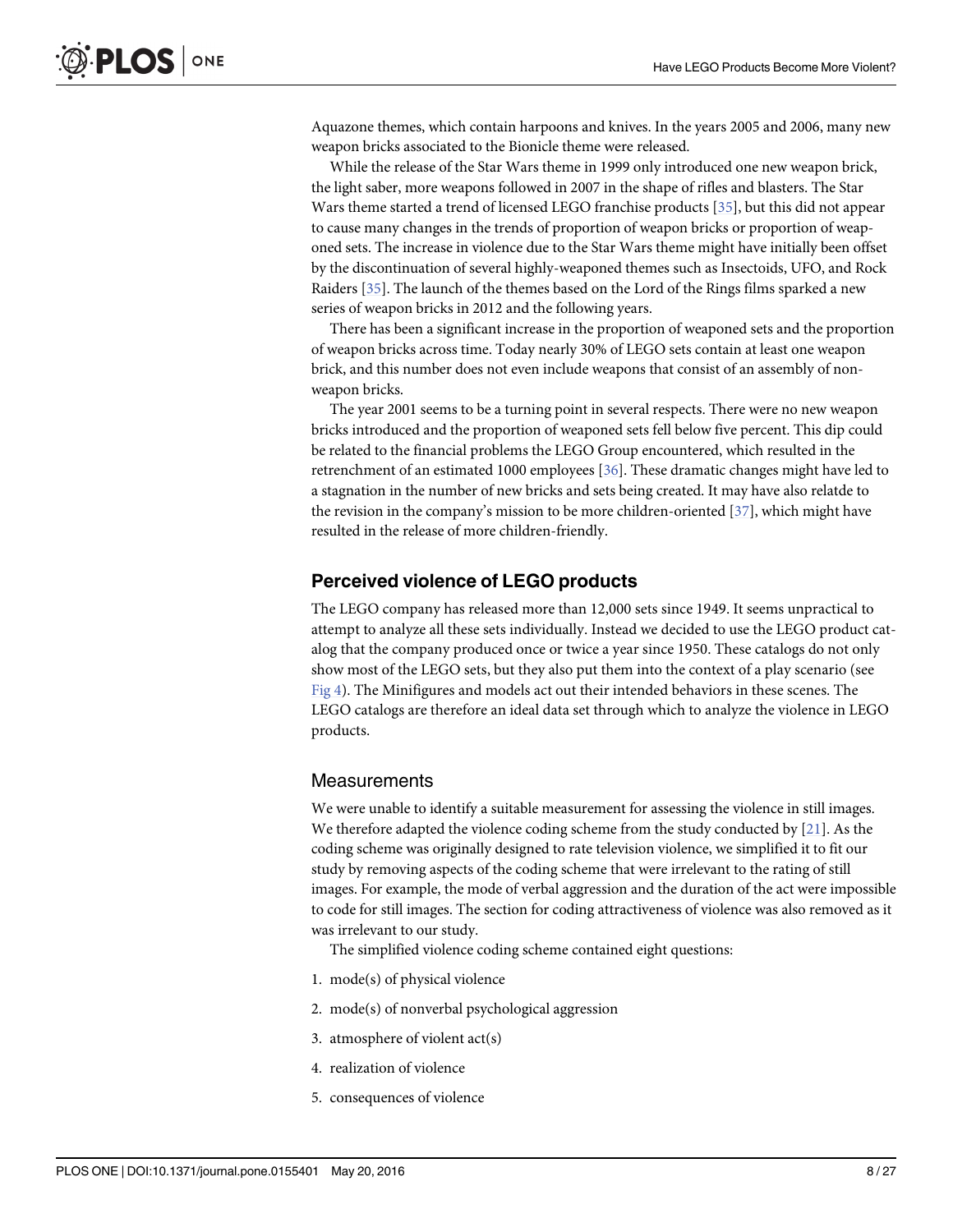<span id="page-8-0"></span>

[Fig 4. A](#page-7-0) page from the 2014 LEGO catalog (Removed from this Manuscript due to licensing restrictions of PLOS One. Image available at: [http://www.bartneck.de/publications/2016/legoViolence/](http://www.bartneck.de/publications/2016/legoViolence/legoCatalogPage.png) [legoCatalogPage.png](http://www.bartneck.de/publications/2016/legoViolence/legoCatalogPage.png).

- 6. temporal distance
- 7. clarity and vividness of violent act(s)
- 8. intensity of violence (a summative rating)

The answers for the first three questions were nominal and in the form of check boxes. Participants could choose multiple answers. The responses for questions four to eight were ordinal and in the form of radio buttons where only one answer could be selected. Questions three to eight only became available if the participants selected at least one type of physical or psychological violence. The questionnaire also included demographic questions such as gender, age, and ethnicity.

#### **Setup**

We used the Crowdflower platform to recruit and execute our study. Results acquired from crowdsourcing platforms such as Crowdflower and Amazon Mechanical Turk are similar in quality to results that are obtained from traditional methods [\[38\]](#page-26-0).

We conducted a pilot study in which we asked twenty images to be rated by 20 participants. We then performed a power analysis to estimate how many participants would be required to detect an increase in violence perception with the probability of at least 80%. We have estimated that at least 15 images per decade with at least three raters per image would be sufficient, and thus we set up the experiment so that each image was rated by at least three participants.

Participants could rate as many images as they desired but they had to spend at least 20 seconds rating each image. Participants that answered more quickly than this were banned from further providing any answers. This procedure ensured the quality of the responses obtained.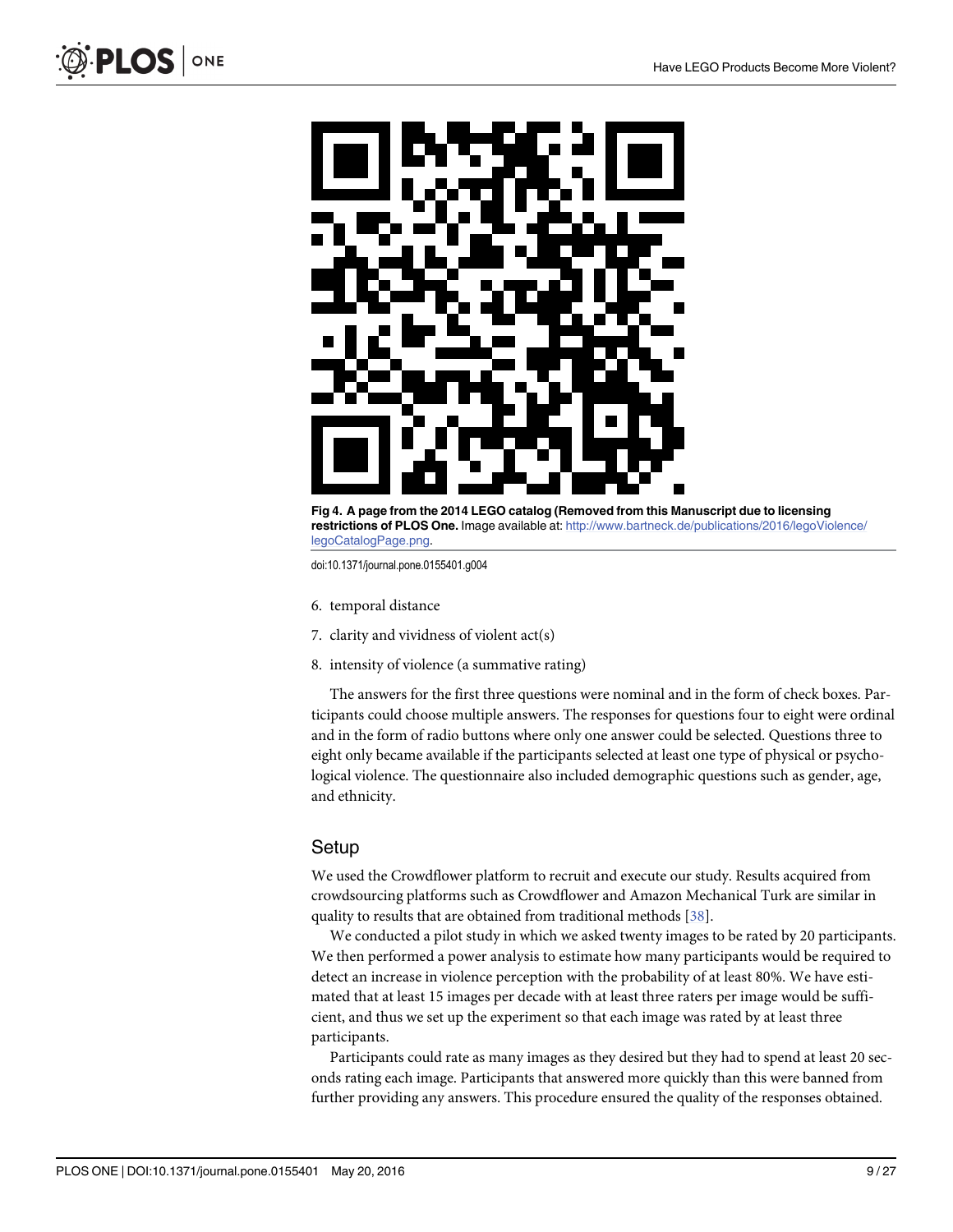# <span id="page-9-0"></span>Stimuli

We were only able to acquire the LEGO catalogs from the year 1973 forward in a sufficient quality. The catalogs were processed into one image per page. Several pages were excluded since they contained content that did not show any actual LEGO products, such as advertisements for the LEGOLAND theme parks. In addition, we excluded pages that did not use the standard LEGO scale, such as those featuring DUPLO or Junior products. The remaining 1576 images were resized proportionally to a maximum width of 768 pixels.

According to Browser Display Statistics from W3Schools (2015) [\[39\]](#page-26-0), 88.7% of visitors to their site had a screen resolution of 1280x1024 pixels or higher. Therefore the study was designed to show participants images with a maximum width of 573 pixels, to ensure that the majority of participants could see the image in its entirety whilst answering the questions sideby-side, as seen in Fig 5 below. Participants could view the full-sized image with a width of 768 pixels in a separate window when they clicked on the image. The order of the catalog images was randomized.

# **Participants**

The participants were recruited using CrowdFlower on 19 May 2015. Of the 161 participants who took part in the study, 70.2% were males, 25.5% were females, and the rest had missing gender data. The mean age of the participants was 31.2 with a standard deviation of 9.01 in a range of 18 to 54 years old. The workers were recruited to participate willingly in the current study using a variety of channels on CrowdFlower, and were paid a rate of \$6 per hour. The participants in the experiment had the opportunity to enter a contributor satisfaction rating for our experiment within the Crowdflower system. The average rating was 4.4 our of 5, which indicates that the contributors felt the amount of workload and pay was reasonable as compared to other jobs available in CrowdFlower.



Fig 5. Screenshot of example task (Removed from this Manuscript due to licensing restrictions of PLOS One. Image available at: <http://www.bartneck.de/publications/2016/legoViolence/task.png>.

doi:10.1371/journal.pone.0155401.g005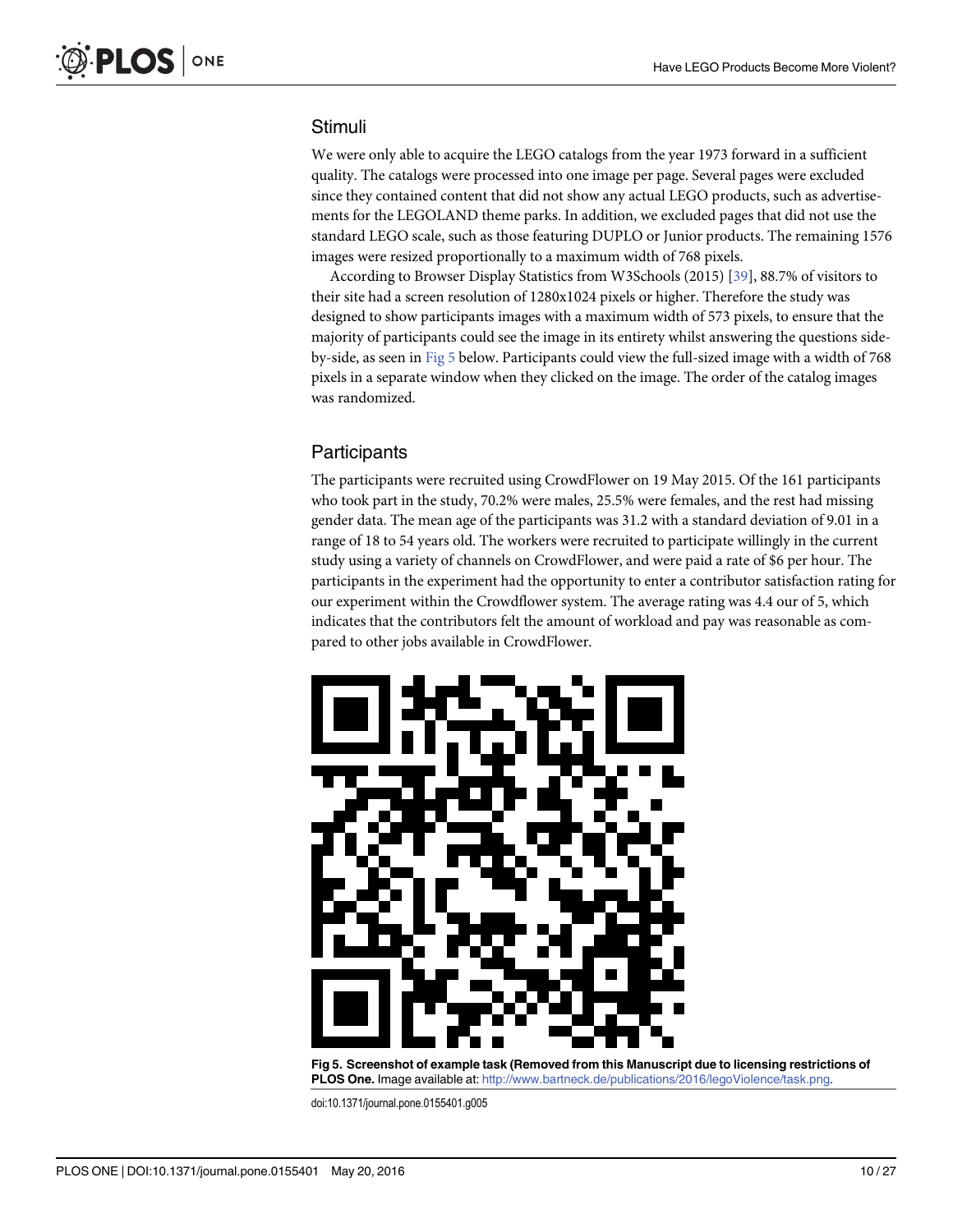### <span id="page-10-0"></span>**Results**

A total of 4728 responses from 161 workers were collected, resulting in the average of 29.3 responses per person. Participants spent an average of 37 seconds on each page. Of those 152 have entered valid age and gender, shown in Table 2, and 148 have entered valid ethnicity data as follows: 33 Caucasian, 30 Latino/Hispanic, 6 Middle Eastern, 45 South Asian, 18 East Asian and 16 Other.

Out of 4728 total responses, 359 were deleted due to the overly low trust score ( $<$  0.70), as were a further 11 due to technical problems during the survey. The trust score is a parameter provided by Crowdflower and is based on the responses participants make to quality control questions in all the jobs they accept. We excluded participants who have a trust score lower than 70%.

Responses to each of the survey questions were checked for consistency. If a participant responded to question two 'Mode of nonverbal physical aggression' with both 'none' and 'threatening, intimidation', then this response was deemed inconsistent and omitted from further analysis. Note, that the questions 4 to 8 were only answered if the image was perceived as violent as defined by the participants answer to question 1 or 2.

Since the answer options for within questions 1–3 were not mutually exclusive, each answer option was analyzed separately using logistic regression. Questions 4–8, on the other hand, had mutually exclusive answer options that increased in intensity and were therefore analyzed using ordinal cumulative logistic regression with proportional odds [[40](#page-26-0)]. All the models were adjusted for sex, age group and ethnicity, although none of those factors was found to have had a significant effect on the findings. Perhaps somewhat surprisingly, people in the youngest agegroup, 18–24 were found to perceive violence more often than 25–44 year olds, but less often than 45–54 year olds.

Repeated measures were taken into account via random effect terms for individual participants and individual catalogue pages. The models were fitted within a Bayesian paradigm [\[31\]](#page-25-0) using WinBUGS software  $[32]$  $[32]$  $[32]$  and R software  $[33]$  $[33]$  $[33]$ , including the package R2WinBUGS  $[34]$ . All the random and fixed effects were given non-informative priors. The technical details of the ordinal multinomial logistic regression model can be found in the WinBUGS code supplied in the Appendix B. model A total of 5000 iterations were monitored after a 5000 burn-in. Convergence was confirmed by visual inspection. The technical specifications of the model and the WinBUGS code use in estimation can be found in Appendices B and C respectively.

The odds of presence of any type of physical violence (question 1) were perceived to increase significantly at an average rate of 19% per year (95% CI:  $16-23%$ ); see [Fig 6.](#page-11-0) By 2010-2015, about 40% of the catalog images were perceived as containing some kind of violence. The fastest growth has occurred in cases of shooting (estimated average 17% per year with 95% CI: 14– 21%) and the slowest in cases of hitting with weapons / tools / knockouts (estimated average 7% per year with 95% CI: 6–9%). No cases of perceived sexual violence were reported.

The odds of the presence of nonverbal psychological aggression (question 2)—classified as forcing, subjection, pressuring (1), threatening, intimidation (2), violating one's human rights

| Table 2. Demographics of the LEGO violence perception Survey: Sex and Age. |  |  |  |
|----------------------------------------------------------------------------|--|--|--|
|                                                                            |  |  |  |

| Age:      | Male | Female |
|-----------|------|--------|
| $18 - 24$ | 28   | 9      |
| $25 - 34$ | 54   | 17     |
| $35 - 44$ | 18   |        |
| $45 - 54$ |      | 8      |

doi:10.1371/journal.pone.0155401.t002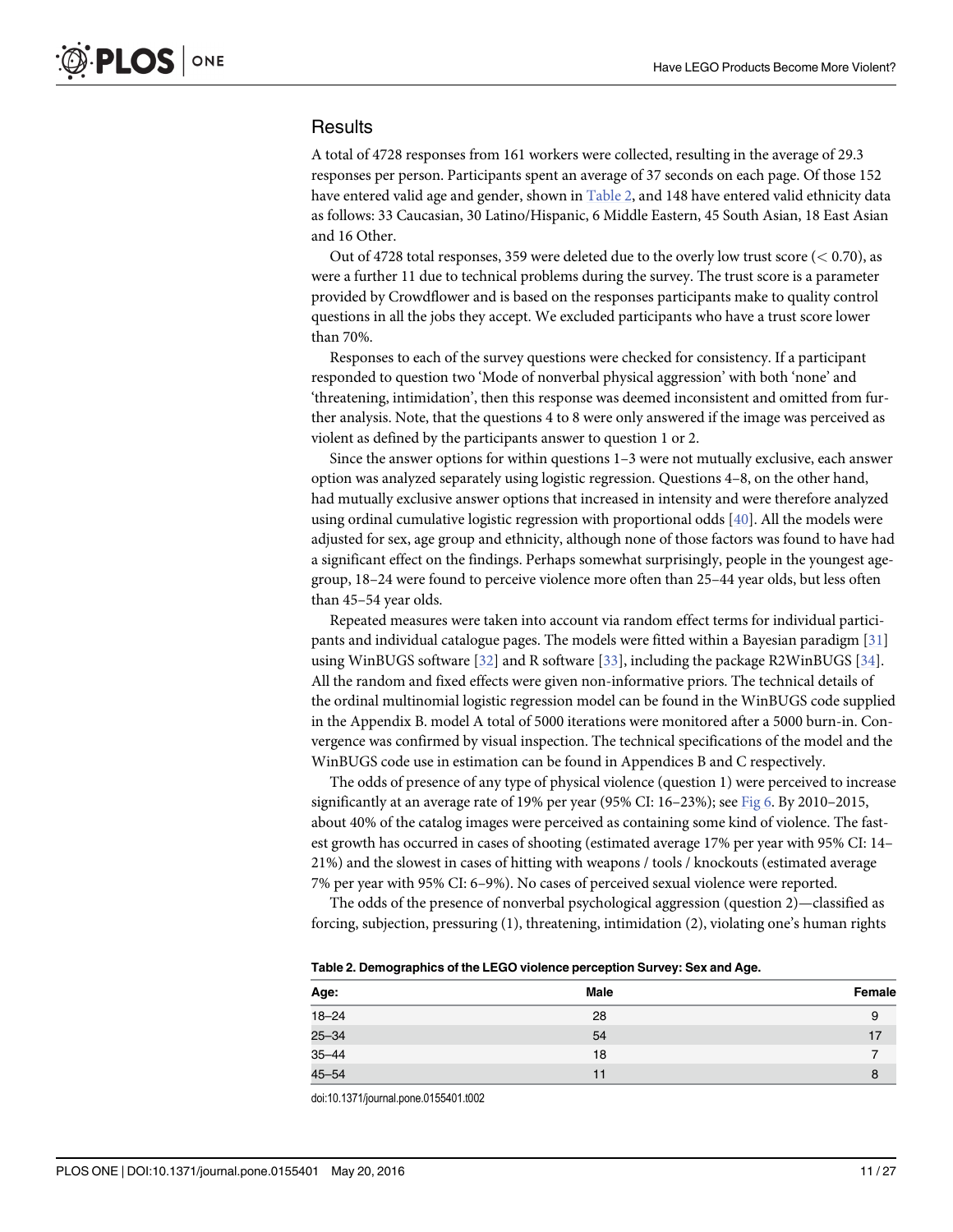

[Fig 6. R](#page-10-0)ate of increase in the mode of perceived physical violence (Question 1 of the Survey). The options were as follows: 0 = none, 1 = shooting, 2 = threatening or forcing with guns, 3 = fist-fighting, pushing, striking, 4 = hitting with weapons/tools/knockout, 5 = strangling, 6 = poisoning, 7 = slashing, 8 = sexual violence, 9 = kidnapping/ tying up/ arresting, 10 = damaging property, 11 = other.

ONE

<span id="page-11-0"></span>**PLOS I** 

(3), and irony, scorning gestures(4)—were estimated to grow significantly at 11.7%, 16.1%, 14.2% and 8.4% respectively with the 95% CI: 9.0–14.8%, 12.9–19.9%, 7.2–26.9%, 3.5–15.1% respectively (see  $Fig 7$ ).

The odds of presence of violent atmospheres (question 3) perceived as humorous or comic (1), neutral or unclear (2), and quarrelsome (3) all increased significantly at approximately the same rates of 7.8% (95% CI: 6.8–10.8%). The increase in the odds of exciting and frightening situations was estimated at 11.8% and 13.1% respectively with 95% CI: 11.0–14.4% and 11.6– 17.5% (see [Fig 8](#page-13-0)).

The level of seriousness of the realization of violence (question 4) was perceived to increase slightly: while in 1980 an estimated 63% of all violence were perceived as playful, as opposed to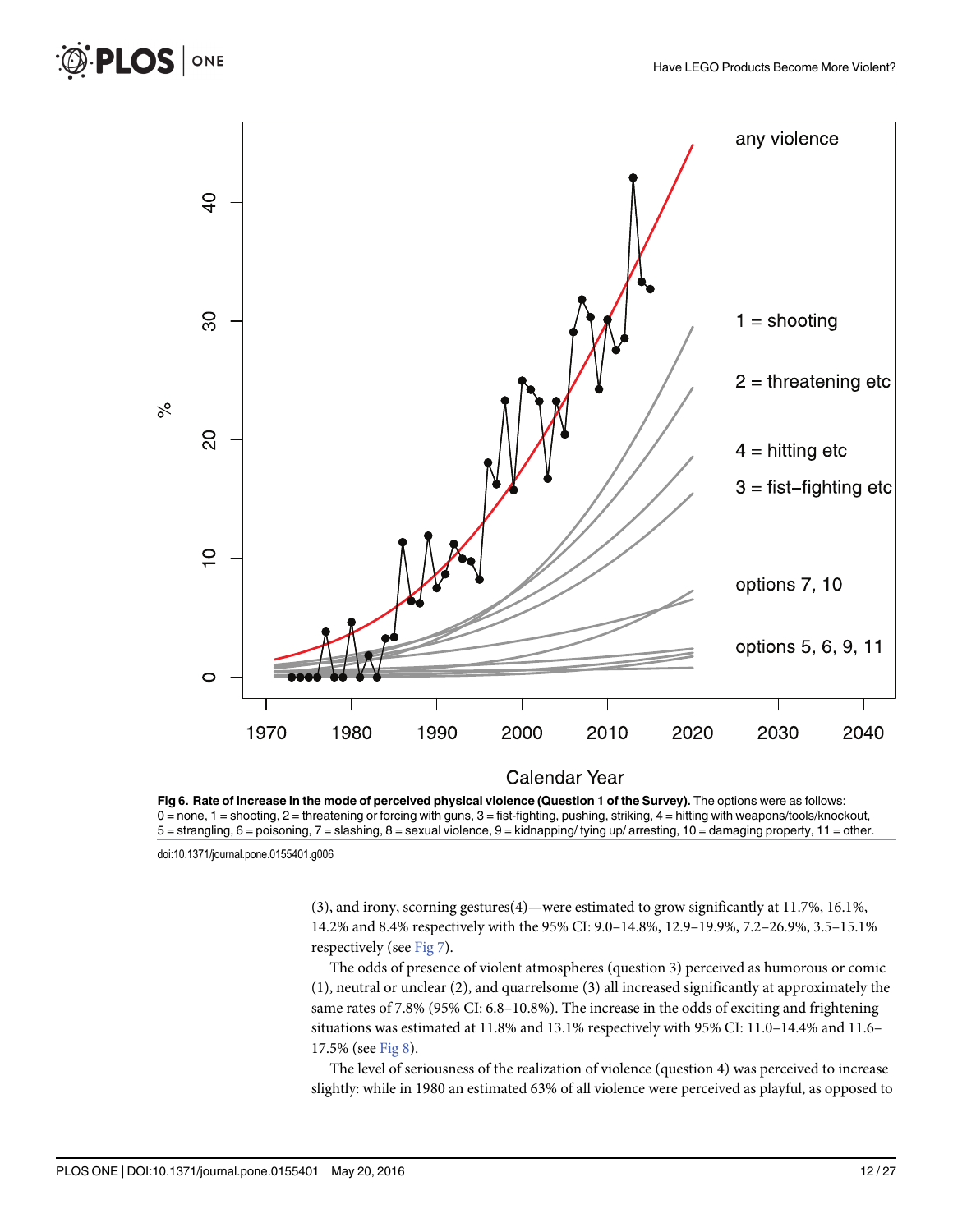

[Fig 7. M](#page-11-0)ode of nonverbal psychological aggression (Question 2 of the Survey). The options were as follows: 1 = forcing, subjection, pressuring 2 = threatening, intimidation 3 = violating one's human rights 4 = irony, scorning gestures 5 = other.

ONE

<span id="page-12-0"></span>**PLOS I** 

threatening and trying to kill, in 2015 this proportion came down to 49% (see [Fig 9](#page-14-0)). The trend, however, was not statistically different from zero.

The seriousness of the portrayed consequences of violence (question 5), on the other hand, has significantly increased: the odds of harmful consequences as opposed to none at all were estimated to increase by an average 2.7% per year (95% CI: 1.3–4.4%) (see  $Fig 10$ ).

The realism of the violence in terms of its temporal distance (question 6) changed significantly over time: the odds of the violent scene being placed further into the future increased by an average 17% per year (95% CI: 15–23%). In 1980 around 10% of the catalog pages were estimated to be set in the future, while by 2015 that proportion climbed to an estimated 90% (see Fig  $11$ ).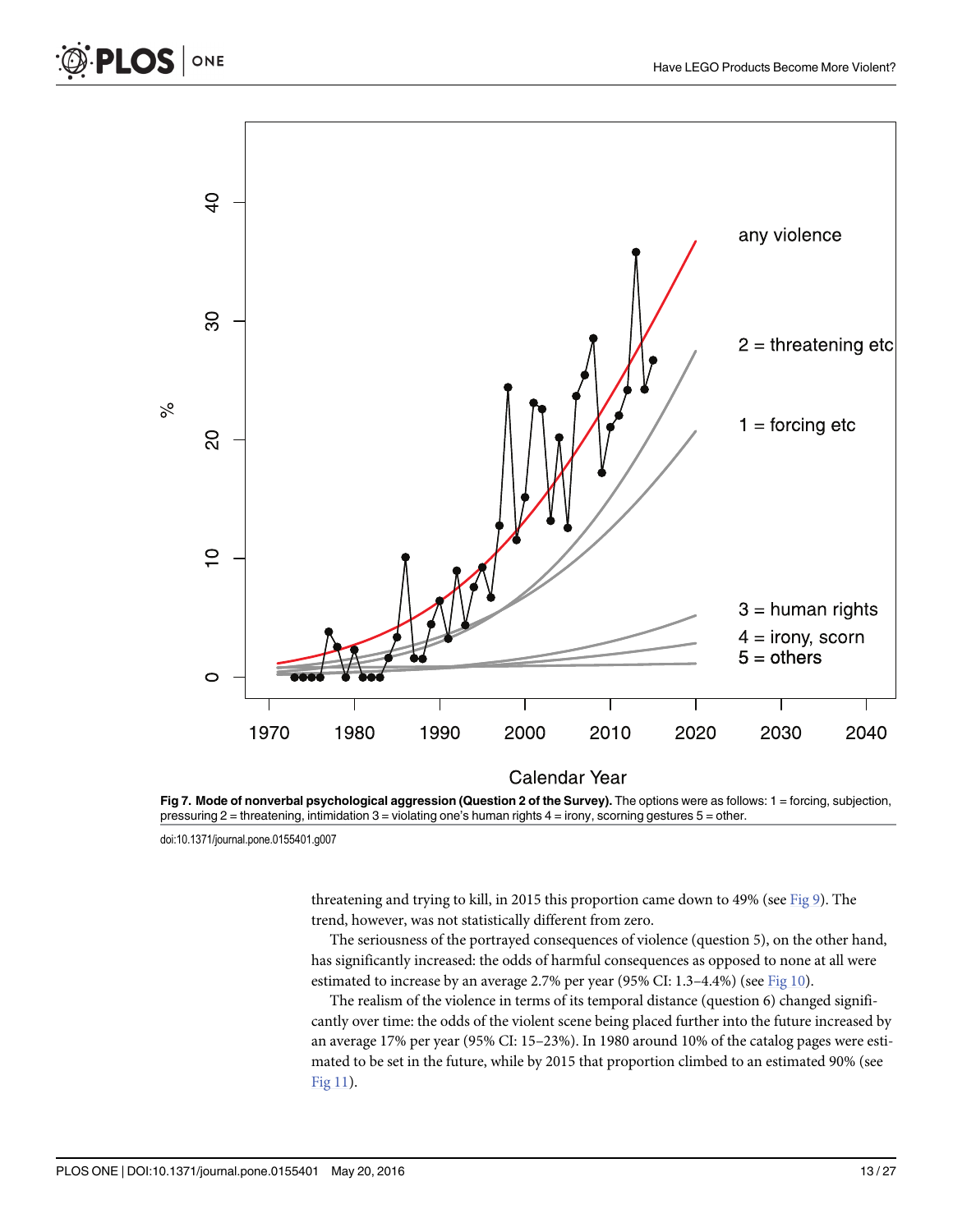

[Fig 8.](#page-11-0) Dramatization: atmosphere of violent act(s) (Question 3 of the Survey). The options were as follows:  $1 =$  humorous, comic;  $2$  = neutral or unclear;  $3$  = quarrelsome;  $4$  = exciting, adventurous;  $5$  = frightening, threatening, horrific.

doi:10.1371/journal.pone.0155401.g008

ONE

<span id="page-13-0"></span>**PLOS** 

The clarity and vividness of the dramatization of violent acts has also increased significantly, with the odds of falling into a more violent category increasing by an average of 3.0% a year, 95% CI: 0.9–5.1%), (see [Fig 12](#page-17-0)).

**Calendar Year** 

The brutality of the portrayed violence was perceived to have increased significantly: while in 1980 only an estimated 20% were perceived to be moderately or brutally violent, in 2015 the corresponding proportion was estimated at 58%, (see  $Fig 13$ ). Finally, there was also a clear move towards futuristic scenes (see [Fig 11\)](#page-16-0).

#### **Discussion**

The perceived violence in LEGO products has increased significantly over the years. The chances of observing violence in a LEGO catalog pages has increased steadily by 19% per year. Currently,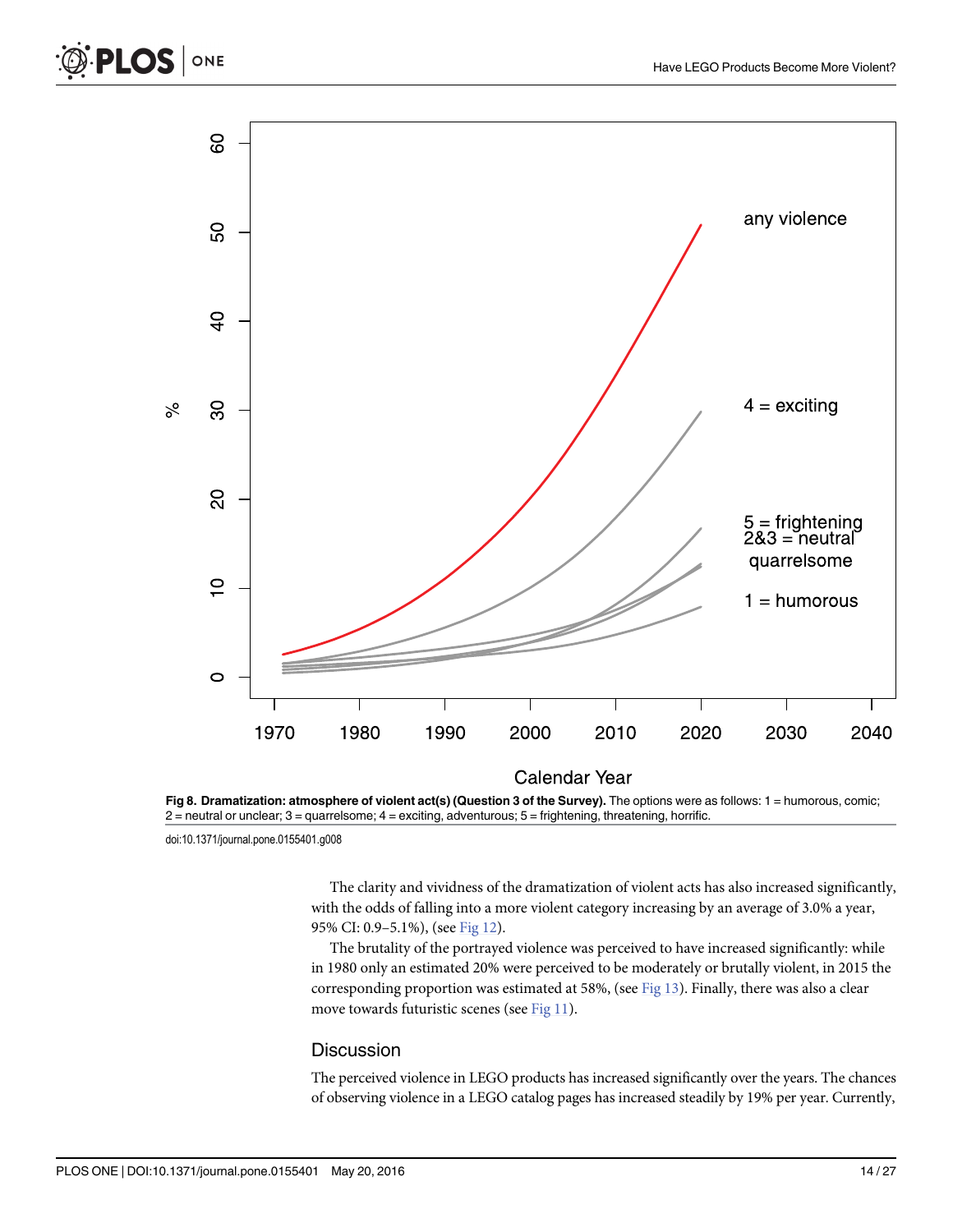<span id="page-14-0"></span>



probability of falling into each category.

around 40% of all pages were coded by participants as indicating some type of violence. In particular, scenarios involving shooting and threatening behaviour have increased over the years. The perception of nonverbal psychological aggression increased at a similar rate. The atmosphere of the violent acts is predominately perceived as exciting. The LEGO company often claimed that their violence normally happens within a humorous context, yet the results show that "humorous" is the least likely atmosphere. Material harm is the most frequent consequence of the violent acts followed by mild harm or injuries.

#### **Conclusions**

The results from both studies, weapons count and perceived violence, showed significant exponential increases of violence over time. LEGO products have become significantly more violent.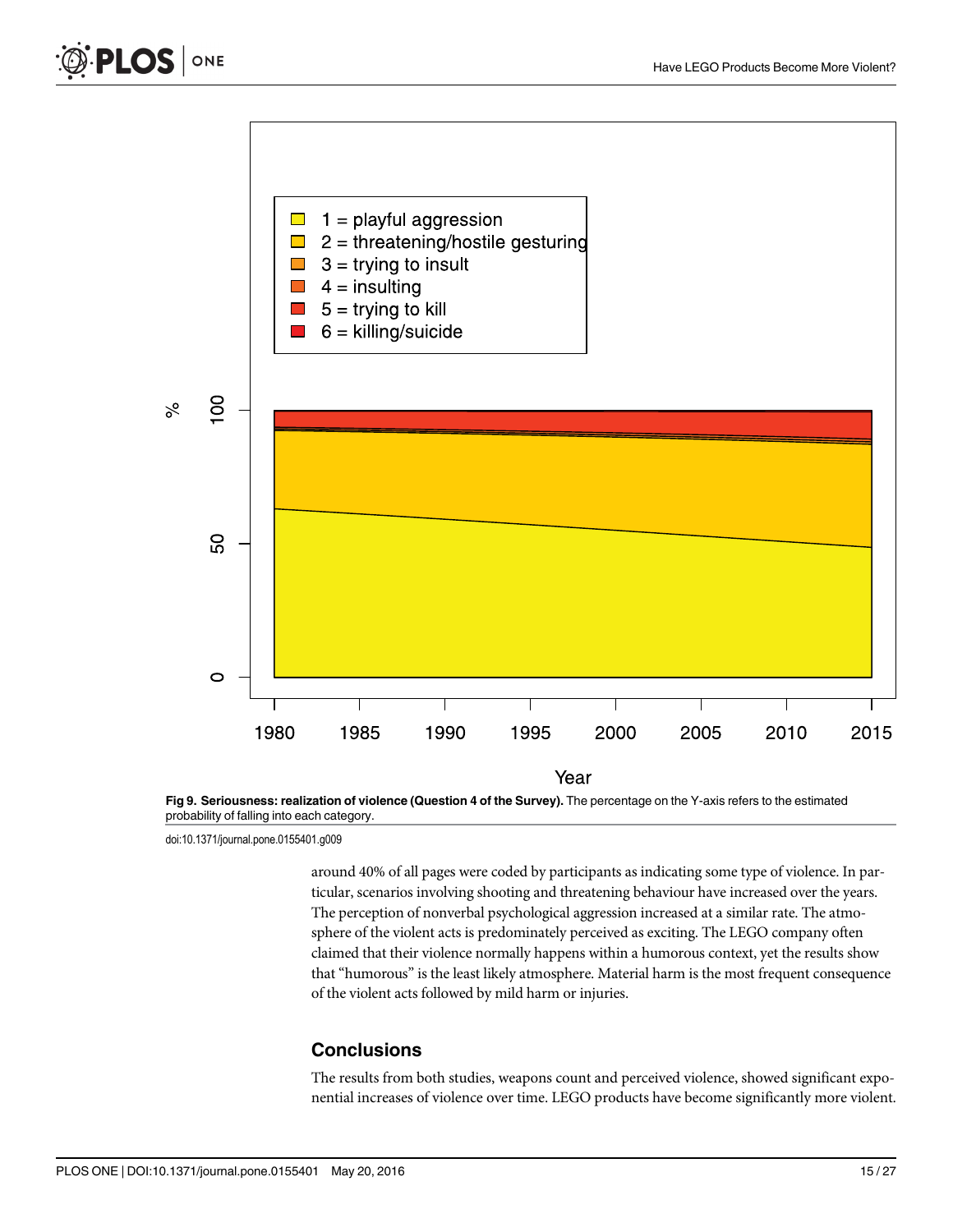<span id="page-15-0"></span>



estimated probability of falling into each category.

This increase is not in line with their policy that "LEGO products aim to discourage pretend violence as a primary play incentive. The designs are meant to enrich play with engaging conflict scenarios where aggression might be used for the purpose of overcoming imaginary evil" [\[41](#page-26-0)]. The violence in LEGO products seems to have gone beyond just enriching game play.

It is unlikely that the LEGO company is the only toy manufacturer whose products have become increasingly violent; for instance, Oppel has already provided initial evidence that Playmobile has followed a similar trajectory. Within the spectrum of available products today, LEGO sets might still be comparatively or relatively harmless. The question remains, though, why violence has increased so much in general.

According to Smith and Zuiker (as cited in [\[42](#page-26-0)]), creators and producers of games and movies strive to push the limits of what violent media is allowed to be released to prevent their audience from getting bored of similar content. This creates content that is increasingly creative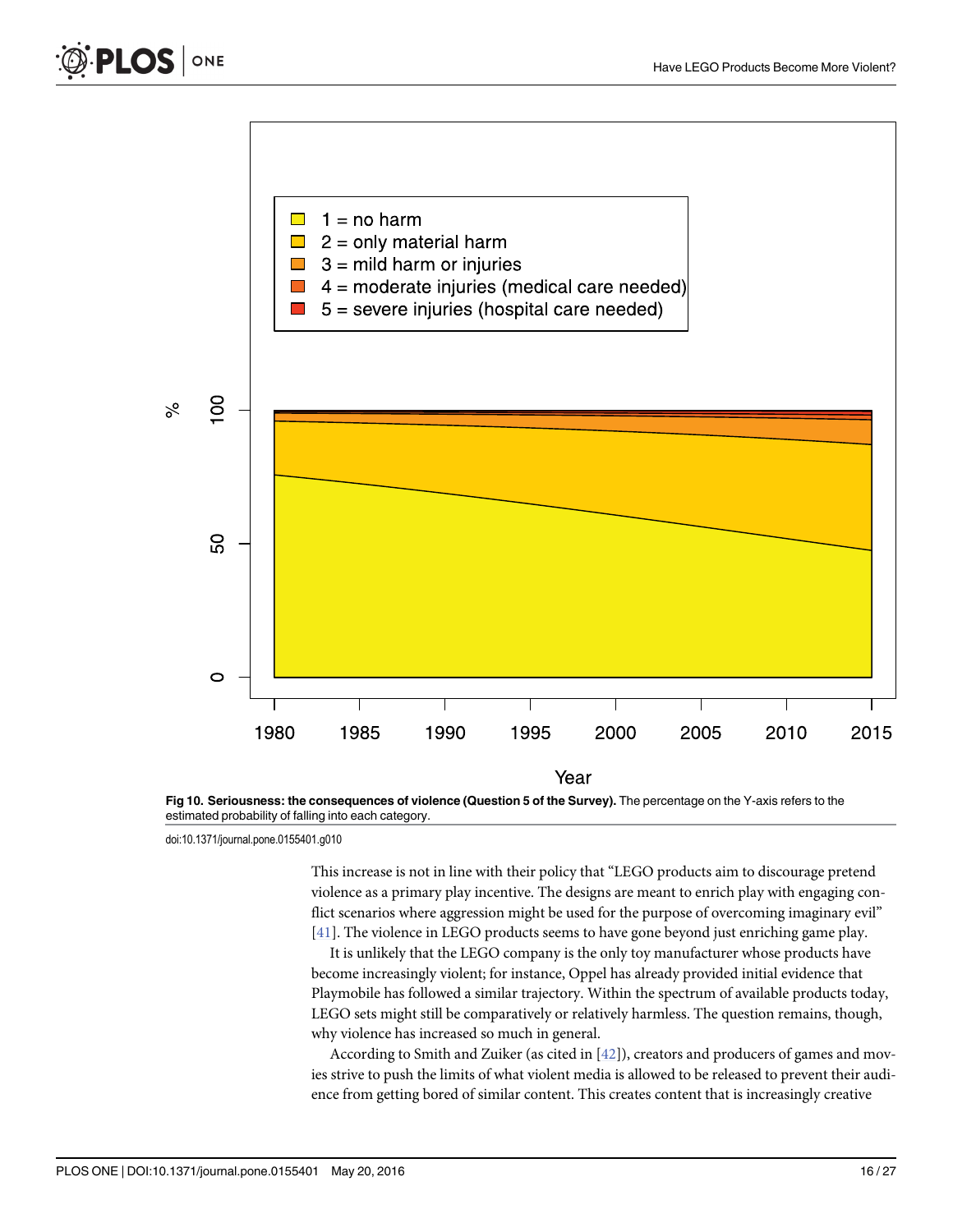<span id="page-16-0"></span>



[Fig 11. R](#page-12-0)ealism: temporal distance (Question 6 of the Survey). The percentage on the Y-axis refers to the estimated probability of falling into each category.

and violent. To catch the attention of their customers, toy manufacturers are similarly locked in a metaphorical arms race for exciting new products. In this race they do not only compete with other toy manufacturers but also with television and video games, which have also become more violent over the years.

It is unclear how this battle for attention can be moderated. Most countries do have policies and government agencies in place to protect children from excessively violent toys and media. Only Afghanistan, of all countries, has recently banned all toy guns in an attempt to curb a culture of violence  $[43]$  $[43]$  $[43]$ . It remains to be seen if they will be able to implement and enforce this law.

To provide effective protection from the effects of violence, government agencies need tools to assess the violence of toys and media. As indicateed earlier, most tools available for evaluating television programs are based on a count of violent acts without paying much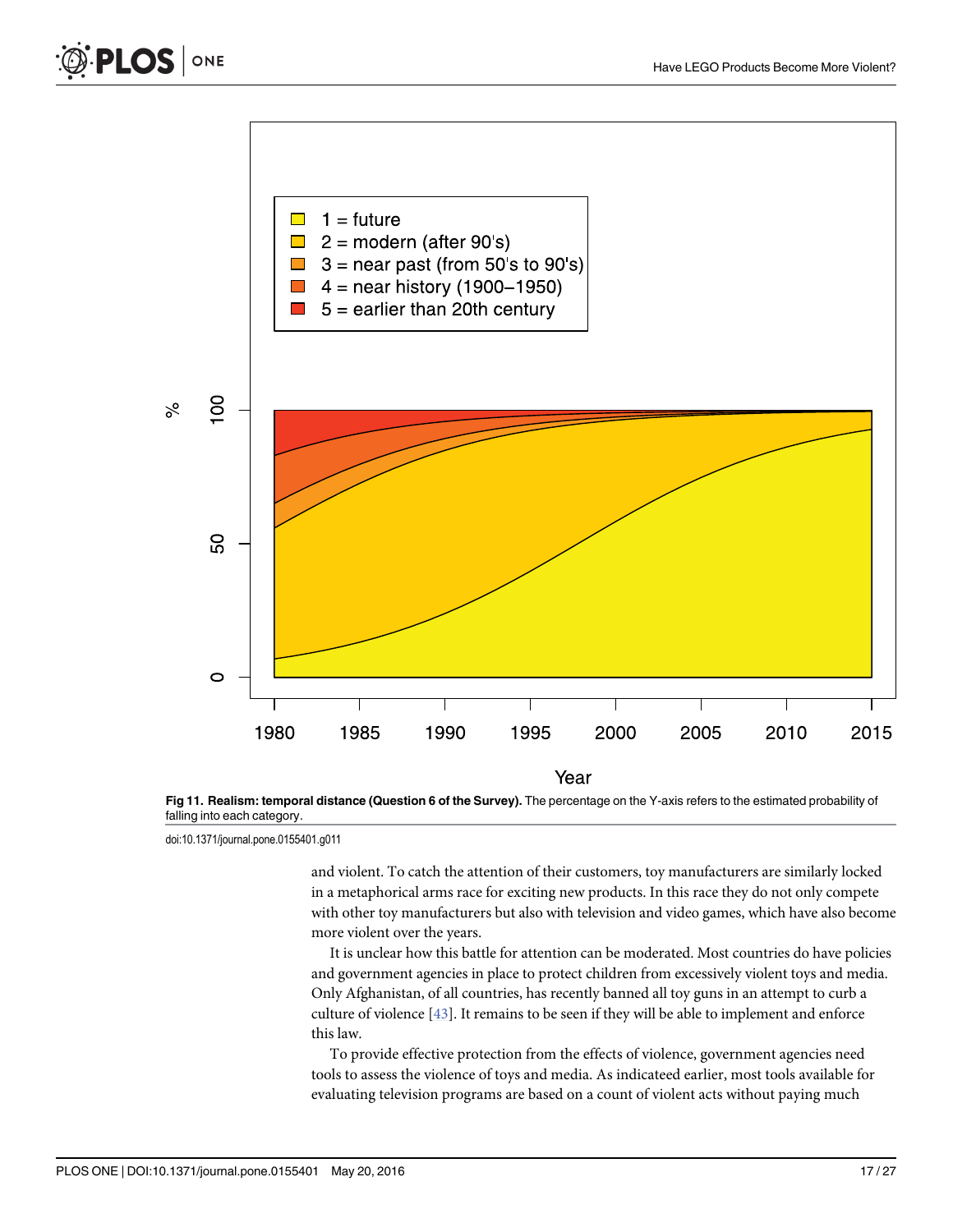<span id="page-17-0"></span>



[Fig 12. D](#page-13-0)ramatization: clarity and vividness of violent act(s) (Question 7 of the Survey). The percentage on the Y-axis refers to the estimated probability of falling into each category.

attention to the nature and intensity of the violent acts. The situation for video games is even more ambiguous. While both movies and video games are subject to the monitoring of independent agencies, the exact method for their assessment remains informal. For this study we adapted a questionnaire initially used for television for still images. To our knowledge, there is no other tool available for this purpose. We hope that our questionnaire might be of use to other researchers when assessing the nature and intensity of violence in still images.

# Limitations and future studies

The definition of "weapon brick" does not necessarily include all possible weapons as it does not cover neutral bricks that could be built into weapons. As LEGO toys are bricks, and the nature of the toy is for smaller bricks to be built into something larger, studies on LEGO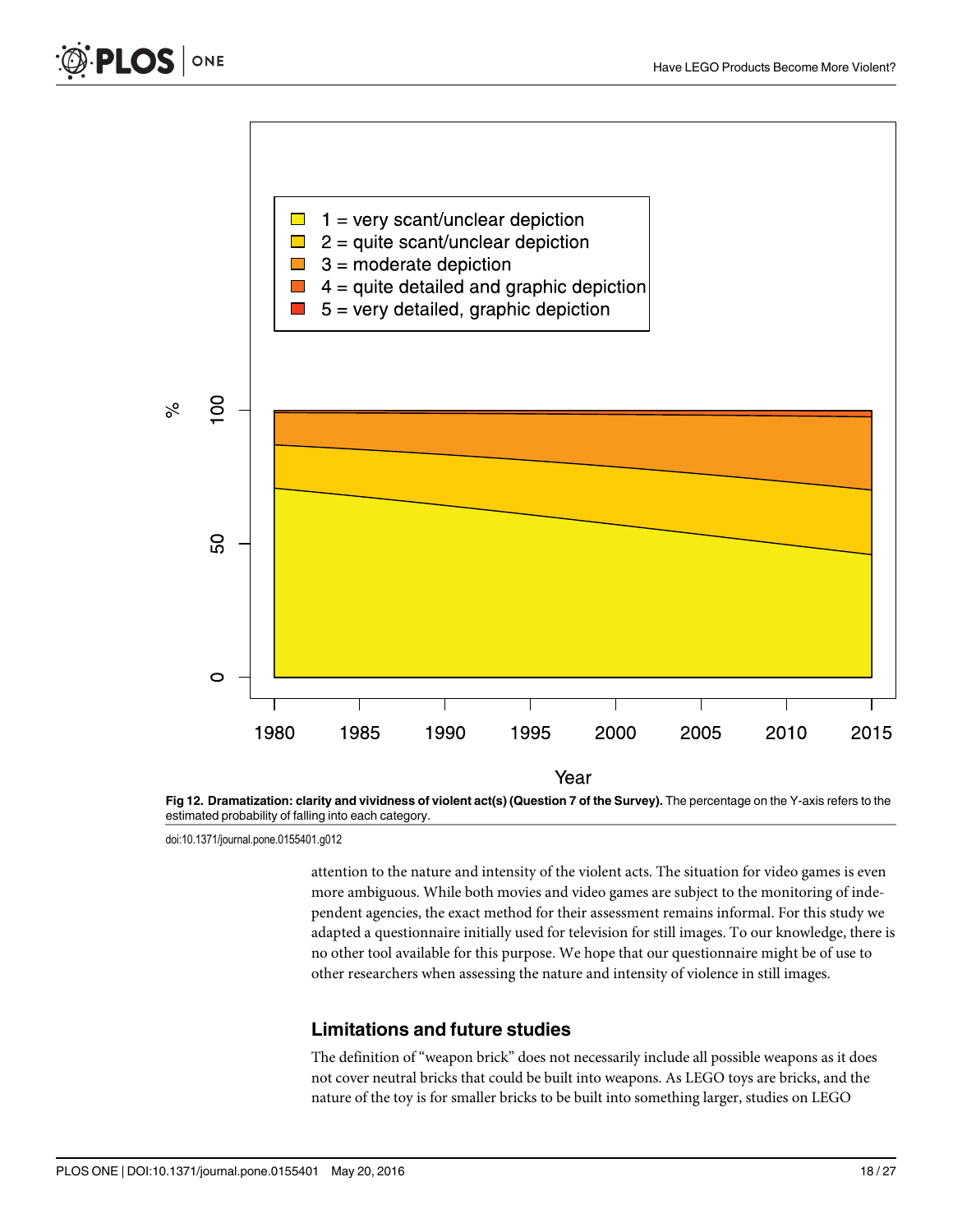<span id="page-18-0"></span>



[Fig 13. I](#page-13-0)ntensity of violence (Question 8 of the Survey. The percentage on the Y-axis refers to the estimated probability of falling into each category.

violence becomes more complex. In most cases of LEGO play, especially in larger weapons like cannons, slingshots, and Death Stars, many neutral bricks must be assembled into a weapon before it can be played with. Books such as "Forbidden LEGO" teach players how to build vio-lent models using LEGO bricks [\[44\]](#page-26-0). With the increase in availability and popularity of such books, weapons built from neutral bricks would perhaps increase as well. On the other hand, bricks that were designed to be weapons but were not used as weapons during play were also classified as a weapon in this study. As there are many ways to view and use a brick, some players might not see a weapon brick as a weapon, but instead use it as a neutral brick or decoration. For example, though a sword is designed by LEGO to be a weapon, it may be used by some players as a decoration for a LEGO house. It is impossible to account for the specific use of bricks, by either adult collectors or children, although it is reasonable to assert that the images provided with themed sets offer suggested play scenarios.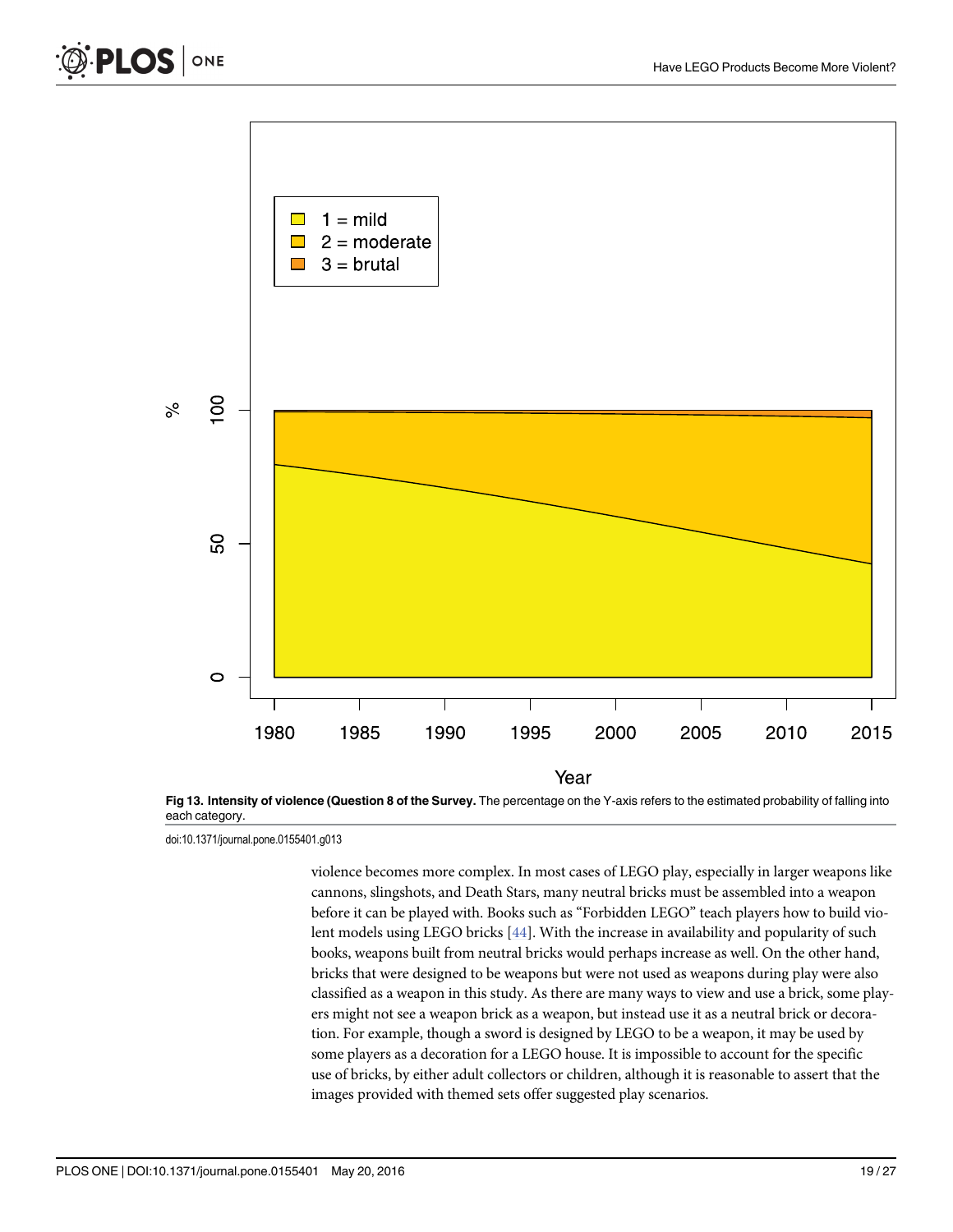<span id="page-19-0"></span>Future studies could also conduct a comparison between different toys. The LEGO products are certainly not the only toys that have changed over time. Two comparisons could be of particular interest. First, a comparison to Playmobile, another long standing product line, would allow for a historical review of the changes in their respective products. Second, a comparison to other construction brick systems could reveal how the LEGO products developed within this specific toy market segment. The Megablocks toys, which are completely compatible to the LEGO brick system, would be a good starting point. Megablocks is currently offering sets that are linked to violent computer games and film franchises such as Terminator, Call of Duty, Halo and Assassin's Creed. In particular the Call of Duty product line is clearly based on modern military (see  $Fig 14$ ), whereas the LEGO company has not yet released a battle tank. Compared to other toys, the LEGO products could still be considered to be relatively mild. Mads Nipper, the LEGO Group's Senior Vice President in Global Innovation in Marketing even declared that "We will never produce realistic toys for playing war." [[41](#page-26-0)]

There is also a definite difference between perceived violence in images and perceived violence in the real world [\[45\]](#page-26-0). The images from LEGO catalogs may create an impression of comedy, which may have resulted in lowered violence ratings. Moreover, intentions are easier to be measured in reality as compared to images. Future studies could measure the intentions and violence levels in children playing with LEGO through behaviour observation.

Towards the end of our study we noticed a small inconsistency in the questionnaire. In question 6 "Temporal Distance" there is no option for the 19th century (1801–1900). Option five covers the range of 1900–1950 and option six is earlier than 1801. This inconsistency is probably based on the misinterpretation of the definition of the 19th century. This inconsistency occurs in the original questionnaire. Only very few sets fall into this category and hence we believe that it has no major impact on the results. Future studies should describe option six as "prior to 1900" to prevent any confusion.



Fig 14. Call of Duty set by Megablocks (Removed from this Manuscript due to licensing restrictions of PLOS One. Image available at: <http://www.bartneck.de/publications/2016/legoViolence/callOfDuty.png>.

doi:10.1371/journal.pone.0155401.g014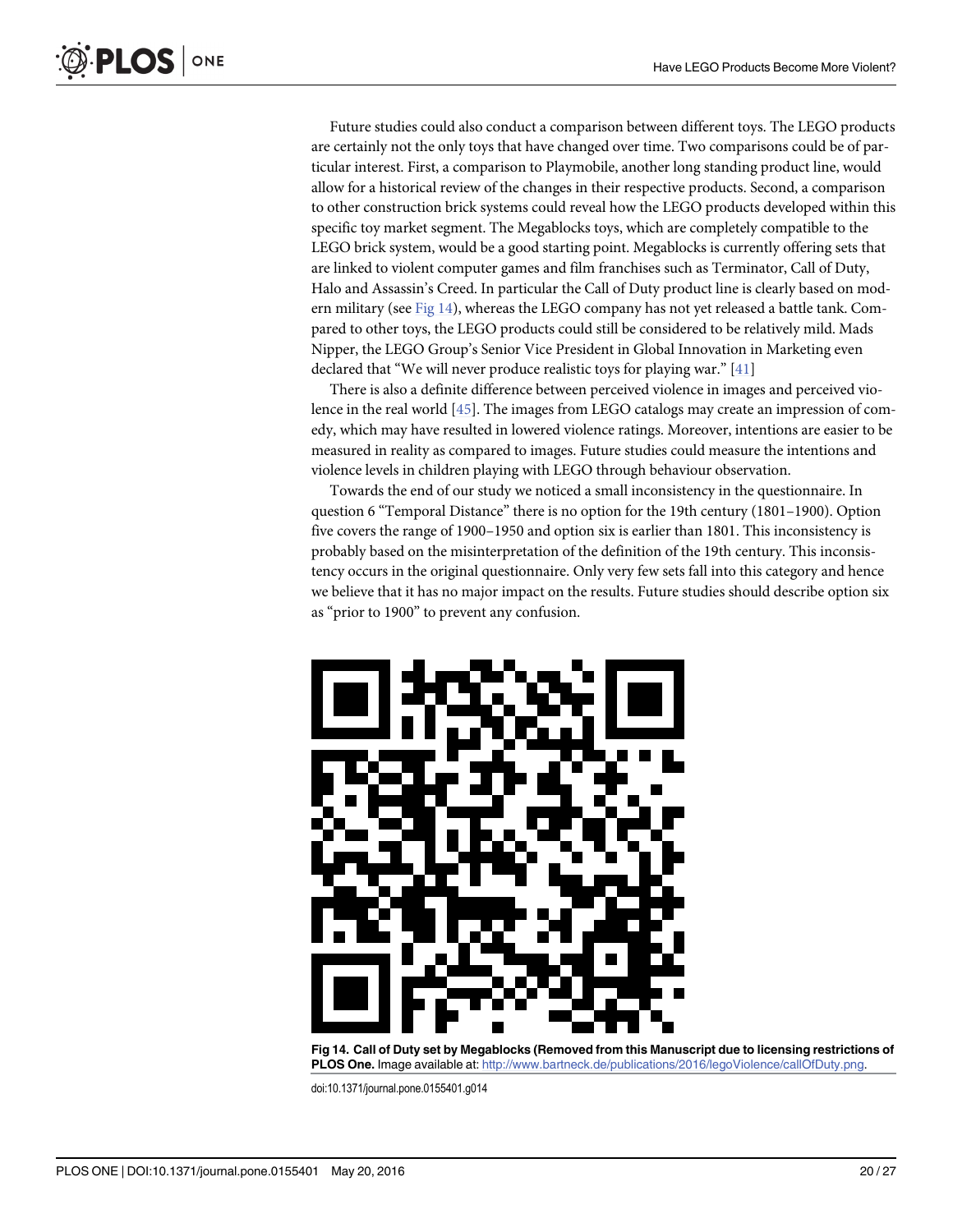# Appendix A: Simplified Coding Scheme for Lego Catalogue Violence

- 1. Mode of physical violence (Choose ALL mode(s) of physical violence that can be found):
	- none
	- shooting
	- threatening or forcing with guns
	- fist-fighting, pushing, striking
	- hitting with weapons/tools/knockout
	- strangling
	- poisoning
	- slashing
	- sexual violence
	- kidnapping/ tying up/ arresting
	- damaging property
	- other
- 2. Mode of nonverbal psychological aggression (Choose ALL mode(s) of psychological violence that can be found.)
	- none
	- forcing, subjection, pressuring
	- threatening, intimidation
	- violating one's human rights
	- irony, scorning gestures
	- other
- 3. Dramatization: atmosphere of violent act(s) (Choose ALL atmosphere(s) of violence that can be found.)
	- humorous, comic
	- neutral or unclear
	- quarrelsome
	- exciting, adventurous
	- frightening, threatening, horrific
- 4. Seriousness: realization of violence (Choose the HIGHEST option that can be found in the image)
	- cannot code
	- playful aggression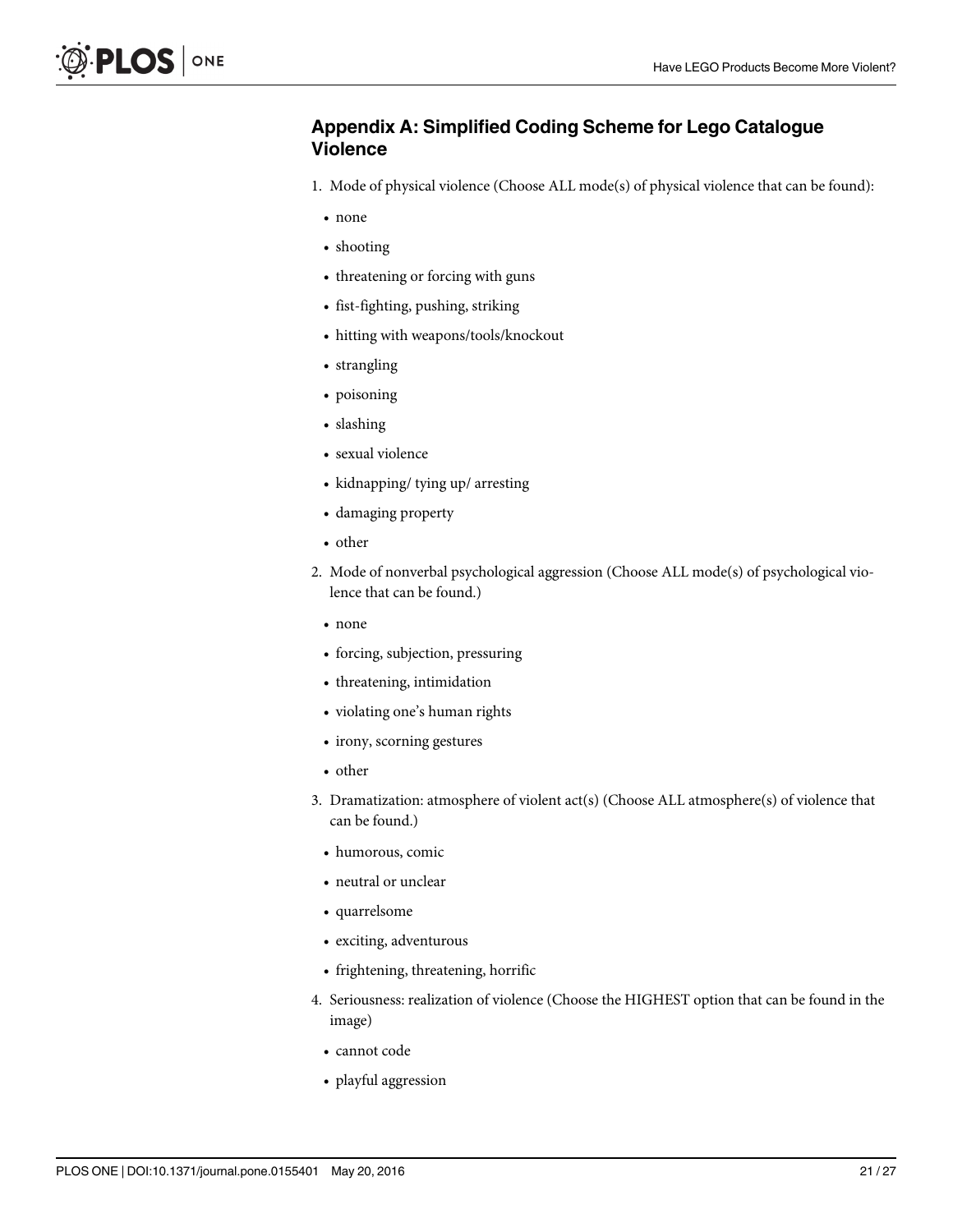- threatening/hostile gesturing
- trying to insult
- insulting
- trying to kill
- killing/suicide
- 5. Seriousness: the consequences of violence (Choose the HIGHEST option that can be found in the image.)
	- portrayed not at all
	- no harm
	- only material harm
	- mild harm or injuries
	- moderate injuries (medical care needed)
	- severe injuries (hospital care needed)
	- death
- 6. Realism: temporal distance (Choose the HIGHEST option that can be found in the image.)
	- cannot code
	- future
	- modern (after 90's)
	- near past (from 50's to 90's)
	- near history (1900–1950)
	- earlier than 19th century
- 7. Dramatization: clarity and vividness of violent act(s) (Choose the HIGHEST option that can be found in the image).
	- cannot code
	- very scant/unclear depiction
	- quite scant/unclear depiction
	- moderate depiction
	- quite detailed and graphic depiction
	- very detailed, graphic depiction
- 8. Intensity of violence (Choose the HIGHEST option that can be found in the image).
	- mild
	- moderate
	- brutal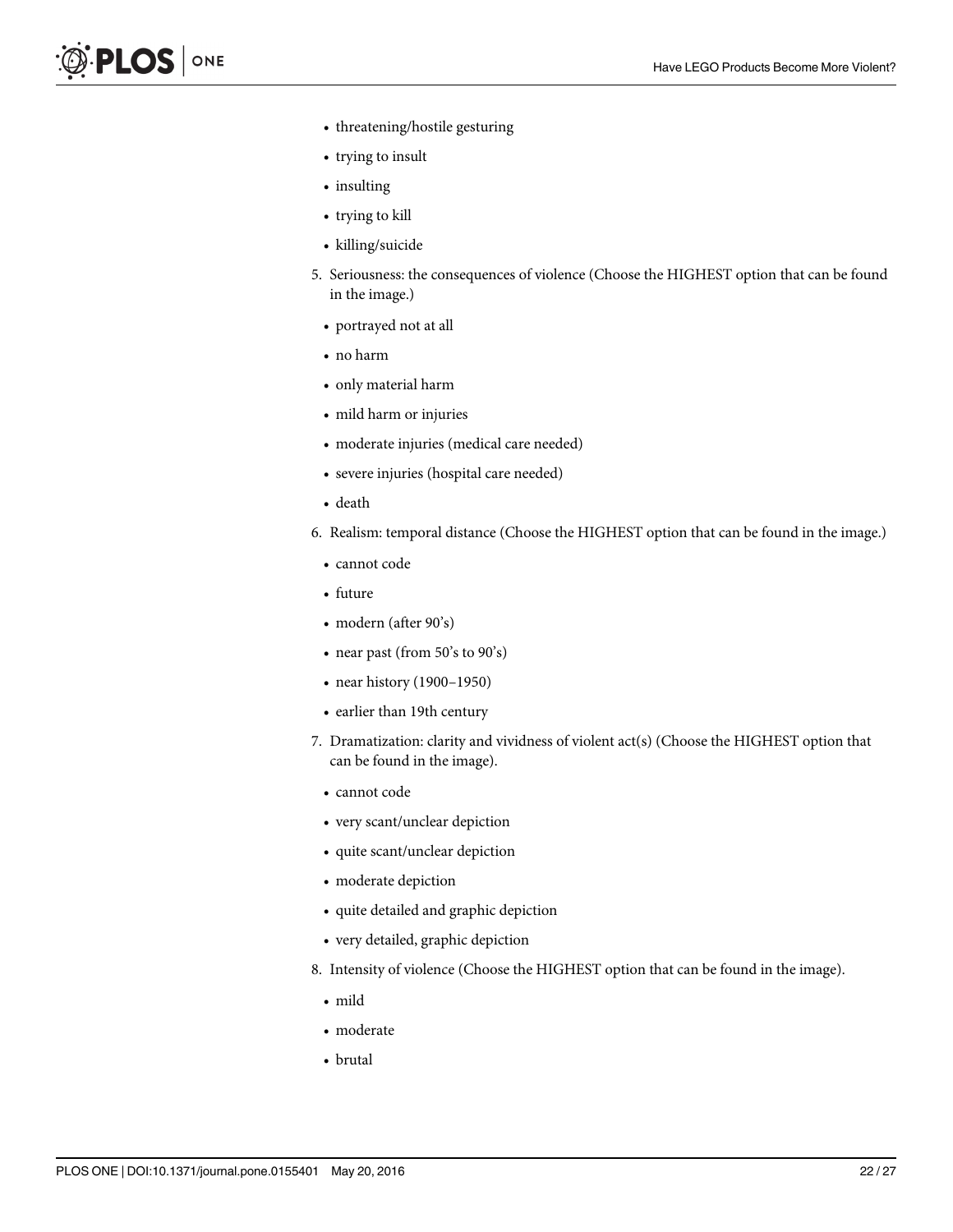# Appendix B: Bayesian ordinal multinomial logistic regression with random effects

Let  $Y_i$  denote an ordinal categorical response of a person i to a question about set j on a scale from 1 to K. For example, in Question 8 of our LEGO violence questionnaire, the intensity of violence could be graded as mild, moderate, or brutal. We then assume that the cumulative probability of  $Y_i$  taking on a particular value is structured as following

$$
logit(Pr(Y_{ij} \le k)) = \alpha_k + \beta * year_j + X_i * \gamma + \eta_i + \zeta_j
$$

for  $k = 1, \ldots, K - 1$  where  $\alpha_1 < \alpha_2 < \ldots < \alpha_{k-1}$ ;  $\beta$  is the effect of the year of the set release *year<sub>i</sub>*;  $γ$  is the vector of effects of respondent-specific covariates, such as age, sex and ethnicity, encoded in matrix  $X_i$ ; and  $\eta_i$  and  $\zeta_j$  are person- and set-specific random effects respectively.

the coefficient  $\beta$  was assigned a Gaussian prior with mean 0 and variance 10<sup>3</sup> whereas the elements of the vector *gamma* were assigned Gaussian priors with means 0 and variances  $10^2$ . The priors for the random effects were:

$$
\eta_i \sim N(0, \tau_{\eta})
$$

and

ONE

.OS I

$$
\zeta_j \sim N(0, \tau_\zeta)
$$

with the precision (inverse variance) parameters  $\tau_n$  and  $\tau_\zeta$  being assigned Gamma priors Gamma(0.01, 0.01).

Finally, for the regression intercepts, the following priors were used:

$$
\alpha_1 \sim U(0, 20)
$$

and

$$
\alpha_{j+1} - \alpha j \sim U(0, 20)
$$

for  $j = 1, \ldots, k - 2$ .

Sensitivity analysis confirmed that the priors were non-informative.

Binary logistic regression can be considered within the same framework as a special case of the above model when  $K = 2$ . More about modeling of ordinal categorical data in general and ordinal multinomial logistic regression in particular may be found in [\[40\]](#page-26-0).

### Appendix C: WinBUGS code for ordinal multinomial logistic regression with random effects

```
# ORDINAL LOGISTIC REGRESSION
model;
{
# likelihood using categorical distribution
#Y[i] takes discrete values between 1 and K corresponding to ordi-
 nal multinomial categories
for(i in 1:N)Y[i] \sim \text{data}(p[i,1:K])}
# categorical probabilities obtained from cumulative
 probabilities
for(i in 1:N){
```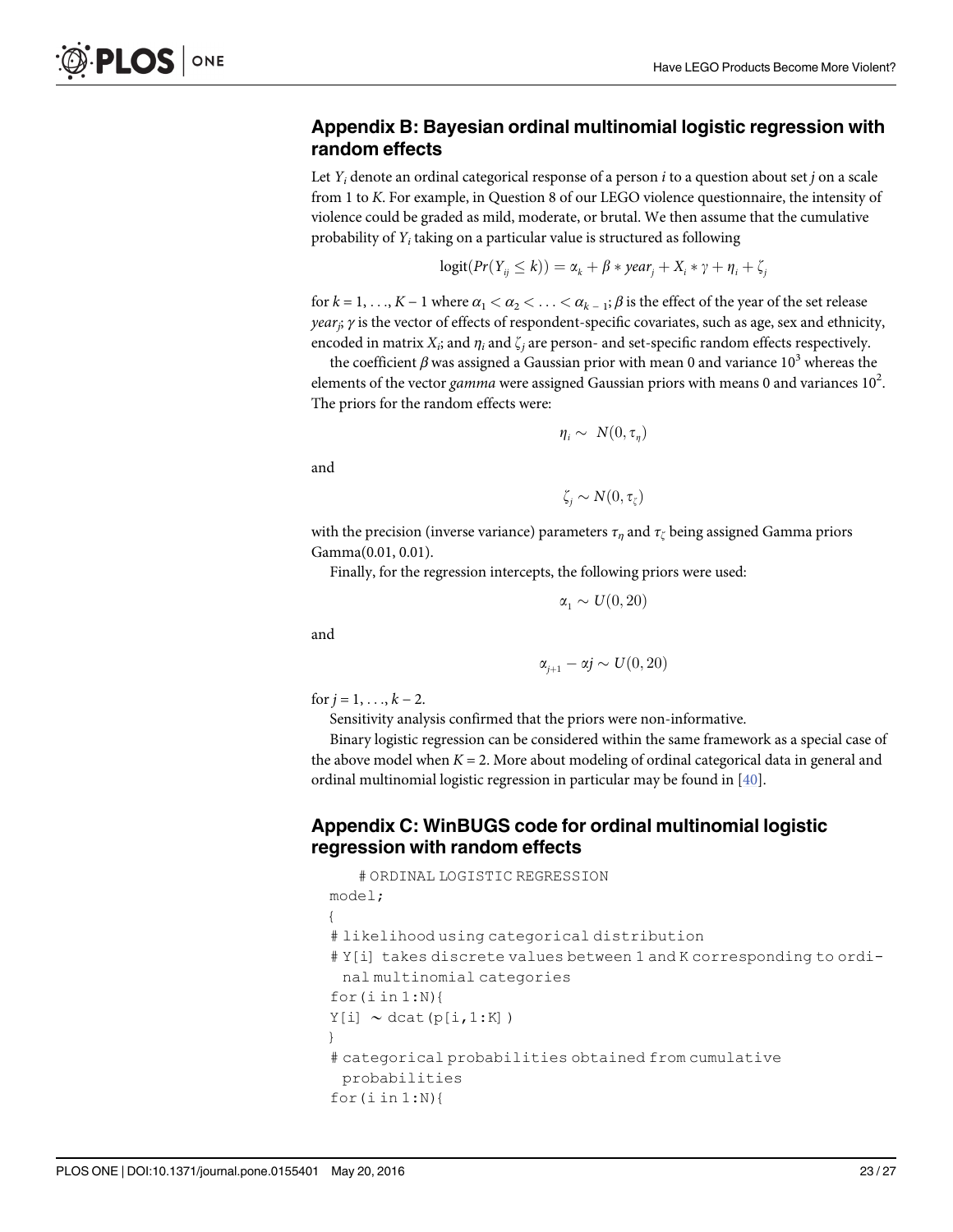```
p[i,1] < -p.cum[i,1]p[i,K] < -1-p.cum[i,K-1]for(k in 2:(K-1)){ # categories
p[i,k] < -p.cum[i,k]-p.cum[i,k-1]}}
# cumulative probabilities
for(i in 1:N){
for(k in 1:(K-1)){ # categories
p.cum[i,k] < -1/(1+exp(-phi[i,k]))}}
# linear regression
for(i in 1:N){
for(k in 1: (K-1))phi[i,k] < -# intercepts a and annual trend b (primary parameter of interest)
a[k]+b*YR[i]+# adjustment for demography
beta.a.g [A.G [ID [i]]]+beta.sex [SEX [ID [i]]] +beta.ethnic [ETHNIC
[ID[i]]] +# person- and set-specific random effects
eta [ID [i]] +zeta [SET [i]]
}}
# intercepts a [] should be ordered
for (i in 1:(K-1)) {
da [i] \sim dunif (0, 20)
}
a[1] < - da[1]for (i \text{ in } 2: (K-1)) {
a[i] < -a[i-1] + da[i]}
# priors
b \sim dnorm(0, 1.0E-3)
beta.a.g[1] < -0for (\text{ag in } 2:4){
beta.a.g[ag] \sim dnorm(0,1.0E-2)
}
beta.sex[1] < -0beta.sex [2] \sim \text{dnorm}(0, 1.0E-2)beta.ethnic [1] < -0for(et in 2:6){
beta.ethnic [et] \sim dnorm (0, 1.0E-2)
}
for(j in 1:J}{
eta [j] \sim dnorm (0, tau.eta)
}
for(j \sin 1: S){
zeta[js] \sim \text{dnorm}(0, \text{tau.set})}
tau.eta \sim dgamma (.01, .01)
```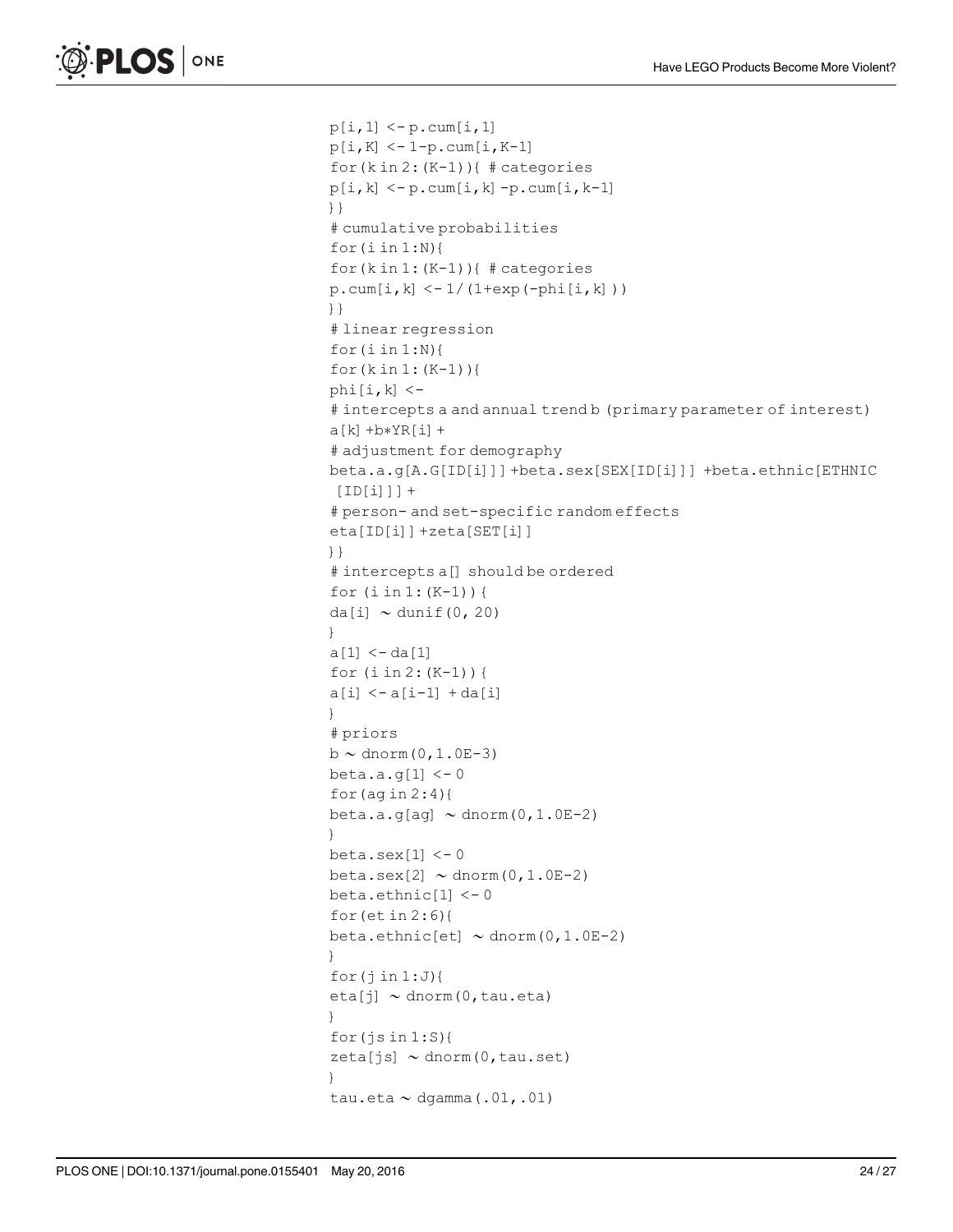```
tau.set \sim dgamma(.01,.01)
# priors for missing ETHNIC
for(i in 1:J)ETHNIC[j] \sim \text{dcat}(p.\text{ethnic}[])A.G[i] \sim \text{dcat}(p.a.q[])SEX[j] \sim \text{dcat}(p \cdot \text{sex}[])}
p.ethnic [1:6] ~ ddirch(alpha [1:6])
p.a.q[1:4] \sim ddirch(alpha1[1:4])
p.\texttt{sex}[1:2] \sim \text{ddirch}(\text{alpha2}[1:2])}
```
### Acknowledgments

**Disclaimer:** LEGO $^{\circledR}$  is a trademark of the LEGO Group of companies which does not sponsor, authorize or endorse this study. This study has been approved by the IRB of the HIT Lab NZ.

#### Author Contributions

Conceived and designed the experiments: CB QMS JS. Performed the experiments: QMS. Analyzed the data: CB QMS EM. Contributed reagents/materials/analysis tools: QMS EM. Wrote the paper: CB QMS EM JS EH.

#### References

- [1.](#page-0-0) Wilson BJ, Smith SL, Potter WJ, Kunkel D, Lintz D, Colvin CM, et al. Violence in Children's Television Programming: Assessing the Ricks. Journal of Cummunication. 2002; 52(1):5–35.
- [2.](#page-0-0) Yokota F, Thompson KM. Violence in G-rated animated films. The Journal of the American Medical Association. 2000 May; 283(20):2716–2720. doi: [10.1001/jama.283.20.2716](http://dx.doi.org/10.1001/jama.283.20.2716) PMID: [10819958](http://www.ncbi.nlm.nih.gov/pubmed/10819958)
- [3.](#page-0-0) Molitor F, Hirsch K. Children's toleration of real-life aggression after exposure to media violence: A replication of the Drabman and Thomas studies. Child Study Journal. 1994; 24(3):191–207.
- [4.](#page-1-0) Drabman RS, Thomas MH. Does media violence increase children's toleration of real-life aggression? Developmental Psychology. 1974; 10(3):418–421. doi: [10.1037/h0036439](http://dx.doi.org/10.1037/h0036439)
- [5.](#page-0-0) Anderson CA, Bushman BJ. Effects of Violent Video Games on Aggressive Behavior, Aggressive Cognition, Aggressive Affect, Physiological Arousal, and Prosocial Behavior: A Meta-Analytic Review of the Scientific Literature. Psychological Science. 2001; 12(5):353–359. Available from: [http://pss.sagepub.](http://pss.sagepub.com/content/12/5/353) [com/content/12/5/353.](http://pss.sagepub.com/content/12/5/353) doi: [10.1111/1467-9280.00366](http://dx.doi.org/10.1111/1467-9280.00366) PMID: [11554666](http://www.ncbi.nlm.nih.gov/pubmed/11554666)
- [6.](#page-0-0) Anderson CA, Shibuya A, Ihori N, Swing EL, Bushman BJ, Sakamoto A, et al. Violent Video Game Effects on Aggression, Empathy and Prosocial Behaviour in Eastern and Western Countries: A Meta-Analytic Review. Psychological Bulletin. 2010; 136(2):151–173. doi: [10.1037/a0018251](http://dx.doi.org/10.1037/a0018251) PMID: [20192553](http://www.ncbi.nlm.nih.gov/pubmed/20192553)
- [7.](#page-0-0) Greitemeyer T, Mügge DO. Video Games Do Affect Social Outcomes: A Meta-Analytic Review of the Effects of Violent and Prosocial Video Game Play. Personality and Social Psychology Bulletin. 2014; 40(5):578–589. doi: [10.1177/0146167213520459](http://dx.doi.org/10.1177/0146167213520459) PMID: [24458215](http://www.ncbi.nlm.nih.gov/pubmed/24458215)
- [8.](#page-0-0) Chang N. Reasoning with Children About Violent Television Shows and Related Toys. Early Childhood Education Journal. 2000; 28(2):85–89. Available from: [http://link.springer.com/article/10.1023/A%](http://link.springer.com/article/10.1023/A%3A1009595219927) [3A1009595219927.](http://link.springer.com/article/10.1023/A%3A1009595219927) doi: [10.1023/A:1009595219927](http://dx.doi.org/10.1023/A:1009595219927)
- [9.](#page-0-0) Krahe B, Moeller I, Rowell L, Kirwil L, Felber J, Berger A. Desensitization to media violence: Links with habitual media violence exposure, aggressive cognitions, and aggressive behavior. Journal of Personality and Social Psychology. 2011; 100(4):630–646. doi: [10.1037/a0021711](http://dx.doi.org/10.1037/a0021711) PMID: [21186935](http://www.ncbi.nlm.nih.gov/pubmed/21186935)
- [10.](#page-0-0) Funk JB, Baldacci HB, Pasold T, Baumgardner J. Violence exposure in real-life, video games, television, movies, and the internet: is there desensitization? Journal of Adolescence. 2004; 27(1):23–39. Available from: <http://www.sciencedirect.com/science/article/pii/S0140197103000939>. doi: [10.1016/j.](http://dx.doi.org/10.1016/j.adolescence.2003.10.005) [adolescence.2003.10.005](http://dx.doi.org/10.1016/j.adolescence.2003.10.005) PMID: [15013258](http://www.ncbi.nlm.nih.gov/pubmed/15013258)
- [11.](#page-1-0) Ferguson CJ. Does Media Violence Predict Societal Violence? It Depends on What You Look at and When. Journal of Communication. 2015; 65(1):E1–E22. Available from: [http://onlinelibrary.wiley.com/](http://onlinelibrary.wiley.com/doi/10.1111/jcom.12129/abstract) [doi/10.1111/jcom.12129/abstract.](http://onlinelibrary.wiley.com/doi/10.1111/jcom.12129/abstract) doi: [10.1111/jcom.12129](http://dx.doi.org/10.1111/jcom.12129)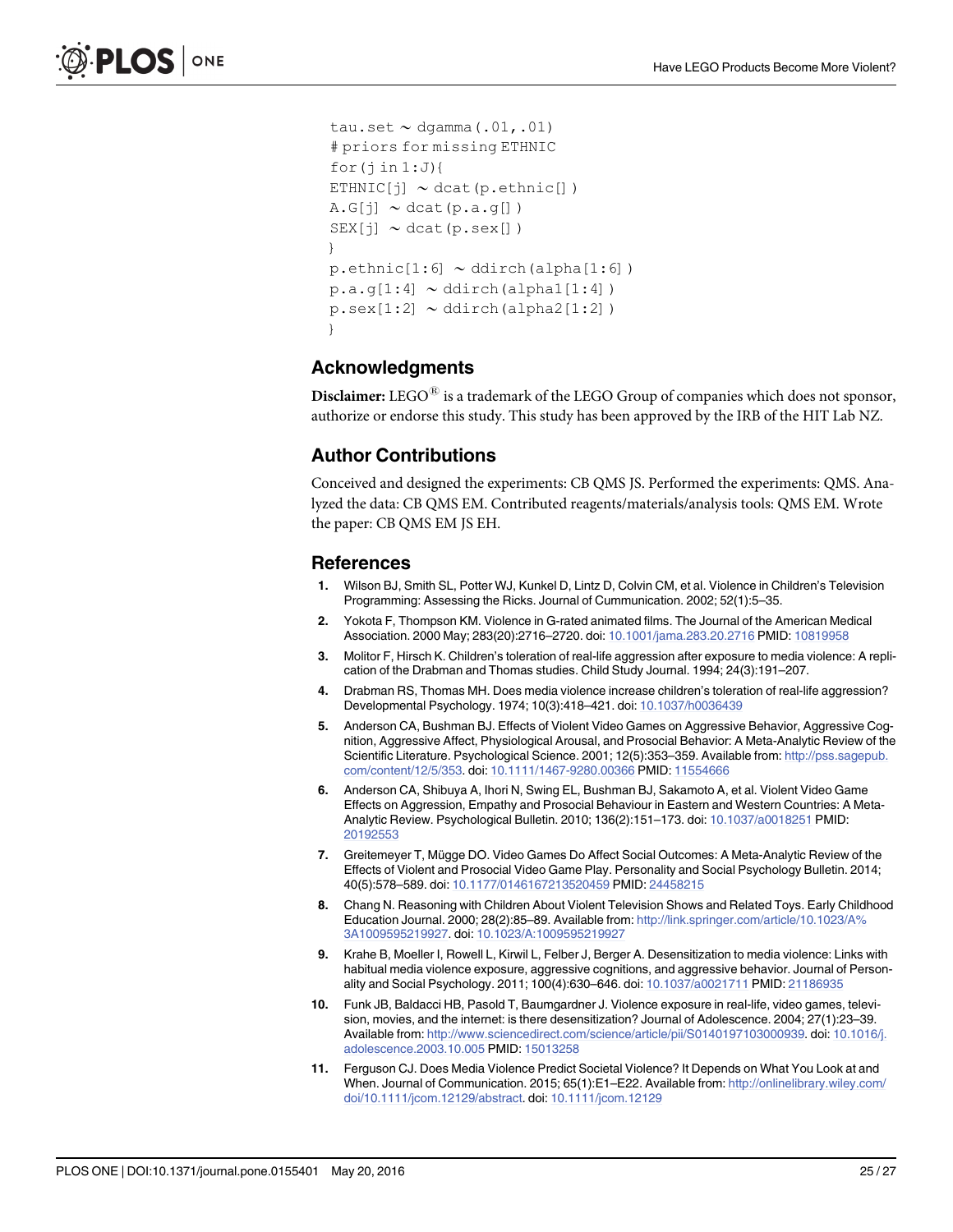- <span id="page-25-0"></span>[12.](#page-1-0) Goldstein J. Violent Video Games. Boston: The MIT Press; 2011.
- [13.](#page-1-0) American Psychological Association. Violence; 2016. Available from: [http://www.apa.org/topics/](http://www.apa.org/topics/violence/) [violence/](http://www.apa.org/topics/violence/)
- [14.](#page-1-0) Dahlberg LL, Toal SB, Swahn M, Behrens CB. Measuring Violence-Related Attitudes, Behaviors, and Influences Among Youths: A Compendium of Assessment Tools. 2nd ed. Atlanta, GA: Centers for Disease Control and Prevention, National Center for Injury Prevention and Control; 2005.
- [15.](#page-1-0) Bensley L, Van Eenwyk J. Video games and real-life aggression: review of the literature. Journal of Adolescent Health. 2001; 29(4):244-257. Available from: [http://www.sciencedirect.com/science/article/](http://www.sciencedirect.com/science/article/pii/S1054139X01002397) [pii/S1054139X01002397.](http://www.sciencedirect.com/science/article/pii/S1054139X01002397) doi: [10.1016/S1054-139X\(01\)00239-7](http://dx.doi.org/10.1016/S1054-139X(01)00239-7) PMID: [11587908](http://www.ncbi.nlm.nih.gov/pubmed/11587908)
- [16.](#page-1-0) Wikipedia. Motion picture rating system; 2015. Available from: [https://en.wikipedia.org/w/index.php?](https://en.wikipedia.org/w/index.php?title=Motion_picture_rating_system&oldid=666744431) [title=Motion\\_picture\\_rating\\_system&oldid=666744431](https://en.wikipedia.org/w/index.php?title=Motion_picture_rating_system&oldid=666744431)
- [17.](#page-1-0) Wikipedia. Entertainment Software Rating Board; 2015. Page Version ID: 666852163. Available from: [https://en.wikipedia.org/w/index.php?title=Entertainment\\_Software\\_Rating\\_Board&oldid=666852163.](https://en.wikipedia.org/w/index.php?title=Entertainment_Software_Rating_Board&oldid=666852163)
- [18.](#page-1-0) Cumberbatch G, Jones I, Lee M. Measuring violence on television. Current Psychology. 1988; 7(1):10– 25. Available from: [http://link.springer.com/article/10.1007/BF02686661.](http://link.springer.com/article/10.1007/BF02686661) doi: [10.1007/BF02686661](http://dx.doi.org/10.1007/BF02686661)
- [19.](#page-1-0) Weaver AJ, Jensen JD, Martins N, Hurley RJ, Wilson BJ. Liking Violence and Action: An Examination of Gender Differences in Children's Processing of Animated Content. Media Psychology. 2011; 14 (1):49–70. doi: [10.1080/15213269.2010.547829](http://dx.doi.org/10.1080/15213269.2010.547829)
- [20.](#page-1-0) Gunter B, Harrison J. Violence on television: an analysis of amount, nature, location, and origin of violence in British programmes. London: Routledge; 1998.
- [21.](#page-1-0) Mustonen A, Pulkkinen L. Television violence: A development of a coding scheme. Journal of Broadcasting & Electronic Media. 1997; 41(2):168–189. Available from: [http://www.tandfonline.com/doi/abs/](http://www.tandfonline.com/doi/abs/10.1080/08838159709364399) [10.1080/08838159709364399.](http://www.tandfonline.com/doi/abs/10.1080/08838159709364399) doi: [10.1080/08838159709364399](http://dx.doi.org/10.1080/08838159709364399)
- [22.](#page-2-0) Turner CW, Goldsmith D. Effects of toy guns and airplanes on children's antisocial free play behavior. Journal of Experimental Child Psychology. 1976; 21(2):303-315. Available from: [http://www.](http://www.sciencedirect.com/science/article/pii/0022096576900448) [sciencedirect.com/science/article/pii/0022096576900448](http://www.sciencedirect.com/science/article/pii/0022096576900448). doi: [10.1016/0022-0965\(76\)90044-8](http://dx.doi.org/10.1016/0022-0965(76)90044-8) PMID: [1271008](http://www.ncbi.nlm.nih.gov/pubmed/1271008)
- [23.](#page-2-0) Glassy D, Romano J. Selecting Appropriate Toys for Young Children: The Pediatrician's Role. Pediatrics. 2003; 111(4):911–913. Available from: <http://pediatrics.aappublications.org/content/111/4/911>. PMID: [12671134](http://www.ncbi.nlm.nih.gov/pubmed/12671134)
- [24.](#page-2-0) Laue, CE. Toy Guns in Play Therapy: Controversy and Current Practice [PhD Thesis]. The Chicago School of Professional Psychology; 2015. Available from: [http://gradworks.umi.com/36/88/3688574.](http://gradworks.umi.com/36/88/3688574.html) [html.](http://gradworks.umi.com/36/88/3688574.html)
- [25.](#page-2-0) Hart JL, Tannock MT. Young Children's Play Fighting and Use of War Toys. Encyclopedia on Early Childhood Development. 2013;p. 1–6. Available from: [http://www.child-encyclopedia.com/Pages/PDF/](http://www.child-encyclopedia.com/Pages/PDF/Hart-TannockANGxp1.pdf) [Hart-TannockANGxp1.pdf.](http://www.child-encyclopedia.com/Pages/PDF/Hart-TannockANGxp1.pdf)
- [26.](#page-2-0) Davidson J. Lego Is Now The Largest Toy Company In The World. Time Inc.; 2014. Available from: [http://time.com/money/3268065/lego-largest-toy-company-mattel/.](http://time.com/money/3268065/lego-largest-toy-company-mattel/)
- [27.](#page-2-0) Wolf M. LEGO Studies: Examining the Building Blocks of a Transmedial Phenomenon. Routledge; 2014.
- [28.](#page-2-0) Baichtal J, Meno J. The Cult of LEGO. No Starch Press; 2011.
- [29.](#page-2-0) Bartneck, C, Obaid, M, Zawieska, K. Agents with faces—What can we learn from LEGO Minfigures. In: 1st International Conference on Human-Agent Interaction; 2013. p. III–2–1. Available from: [http://hai](http://hai-conference.net/ihai2013/proceedings/pdf/III-2-1.pdf)[conference.net/ihai2013/proceedings/pdf/III-2-1.pdf](http://hai-conference.net/ihai2013/proceedings/pdf/III-2-1.pdf).
- [30.](#page-2-0) Oppel W. Raeuber Und Gendarm—Waffen Im Kinderzimmer [Masters]. Bauhaus-Universitaet Weimar; 2013. Available from: [http://walter.oppel.net/docs/oppel-masterarbeit-v2-small.pdf.](http://walter.oppel.net/docs/oppel-masterarbeit-v2-small.pdf)
- [31.](#page-4-0) Gelman A, Carlin JB, Stern HS, Dunson DB, Vehtari A, Rubin DB. Bayesian Data Analysis. CRC Press; 2013.
- [32.](#page-4-0) Lunn DJ, Thomas A, Best N, Spiegelhalter D. WinBUGS—a Bayesian modelling framework: concepts, structure, and extensibility. Statistics and Computing. 2000; 10:325–337. doi: [10.1023/](http://dx.doi.org/10.1023/A:1008929526011) [A:1008929526011](http://dx.doi.org/10.1023/A:1008929526011)
- [33.](#page-4-0) R Core Team. R: A Language and Environment for Statistical Computing. Vienna, Austria; 2014. Available from: http://www.R-project.org/
- [34.](#page-4-0) Sturtz S, Ligges U, Gelman A. R2WinBUGS: A Package for Running WinBUGS from R. Journal of Statistical Software. 2005; 12(3):1-16. Available from: [http://www.jstatsoft.org.](http://www.jstatsoft.org) doi: [10.18637/jss.v012.i03](http://dx.doi.org/10.18637/jss.v012.i03)
- [35.](#page-7-0) Brickipedia;. Available from: [http://lego.wikia.com/wiki/LEGO\\_Wiki.](http://lego.wikia.com/wiki/LEGO_Wiki)
- [36.](#page-7-0) Herman S, Herman S. A million little bricks: the unofficial illustrated history of the LEGO phenomenon. New York: Skyhorse Pub.; 2012.